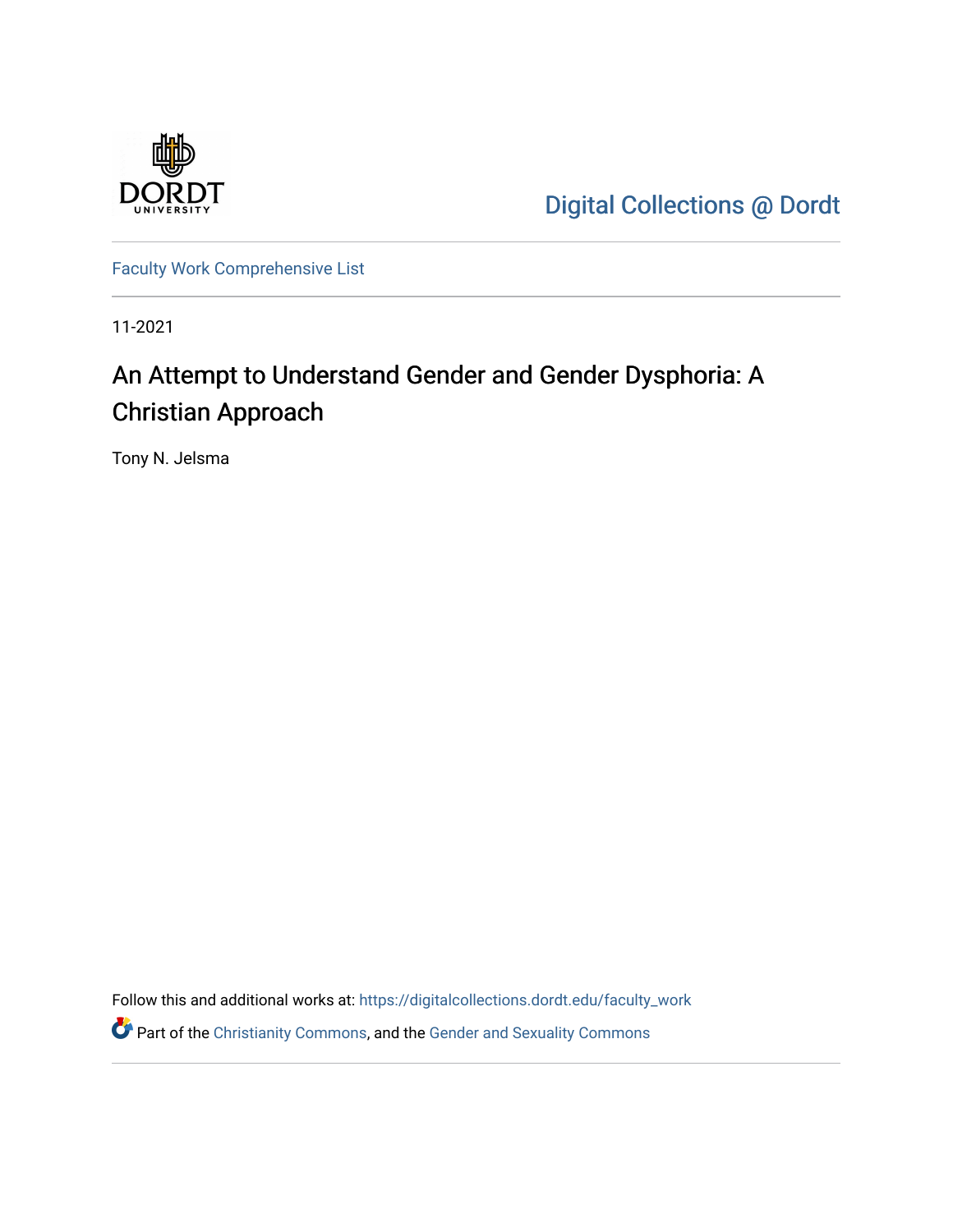# An Attempt to Understand Gender and Gender Dysphoria: A Christian Approach

## Keywords

gender identity, gender identity disorders, sex, developmental biology

# **Disciplines**

Christianity | Gender and Sexuality

## **Comments**

This is a draft invitational essay written for the journal Perspectives on Science and Christian Faith. Readers were invited to respond to the essay with articles that contribute to the topic to be published in a later themed issue.

Perspectives on Science and Christian Faith is published by The American Scientific Affiliation (ASA) and the Canadian Scientific and Christian Association (CSC).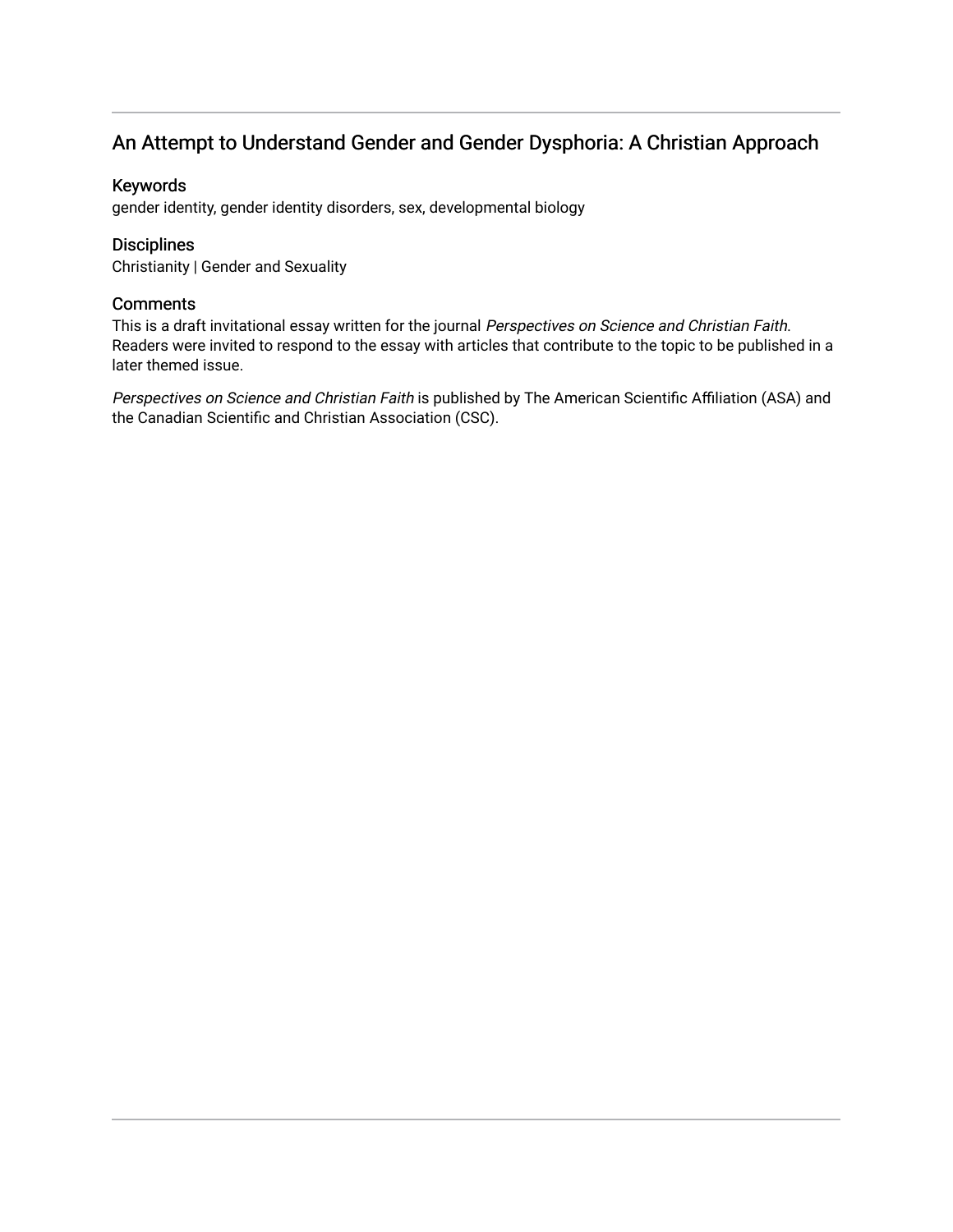# **An Attempt to Understand Gender and Gender Dysphoria. A Christian Approach**

Tony Jelsma, Ph.D. Department of Biology, Dordt University November 2021

#### *Editor's Note: GENDER: From Christian Perspectives*

Questions of gender identity and gender dysphoria have become prominent in our culture. Our churches are not exempt from this development, as Christians can also struggle with gender identity. What do we know about the biology of gender? What are Christian perspectives on gender and the trans experience? What are the important and unresolved questions?

Tony Jelsma, PhD (McMaster University), has written this essay that informs us about what we know and do not know about gender.

He is chair and professor of biology at Dordt University and has taught courses in human anatomy, physiology, biopsychology, and developmental biology. He has a research background in neuroscience and molecular biology, and a longstanding fascination with the brain and questions of faith and science. He is a fellow of the ASA and has given multiple presentations at ASA annual meetings on faith and science topics.

Readers are encouraged to take up one of the insights or questions in the invitation essay, or maybe a related one that was not yet mentioned, and draft an article (typically about 5,000-8,000 words) that contributes to the conversation. These can be sent as an attachment to Dr. Jelsma at [Tony.Jelsma@Dordt.edu.](mailto:Tony.Jelsma@Dordt.edu) An abstract should be included in the text of the email. He will send the best essays on to peer review and then we will select from those for publication in a theme issue of *Perspectives on Science and Christian Faith*.

The lead editorial in the December 2021 issue of *PSCF* outlines what the journal looks for in article contributions. For best consideration for inclusion in the theme issue, manuscripts should be received electronically before 30 April 2022.

Looking forward to your contributions,

James C. Peterson, Editor-in-Chief *Perspectives on Science and Christian Faith*

The recent dramatic increase in both the number of cases and the prominence of transgender individuals in our culture raises many questions, particularly for Christians. Response from the church has been mixed, from outright condemnation to enthusiastic acceptance. How do we as Christians navigate this issue? As I have delved into this topic, I have focused on several areas that need further clarity and input. There may be more, and I welcome contributions that add to our understanding of this issue.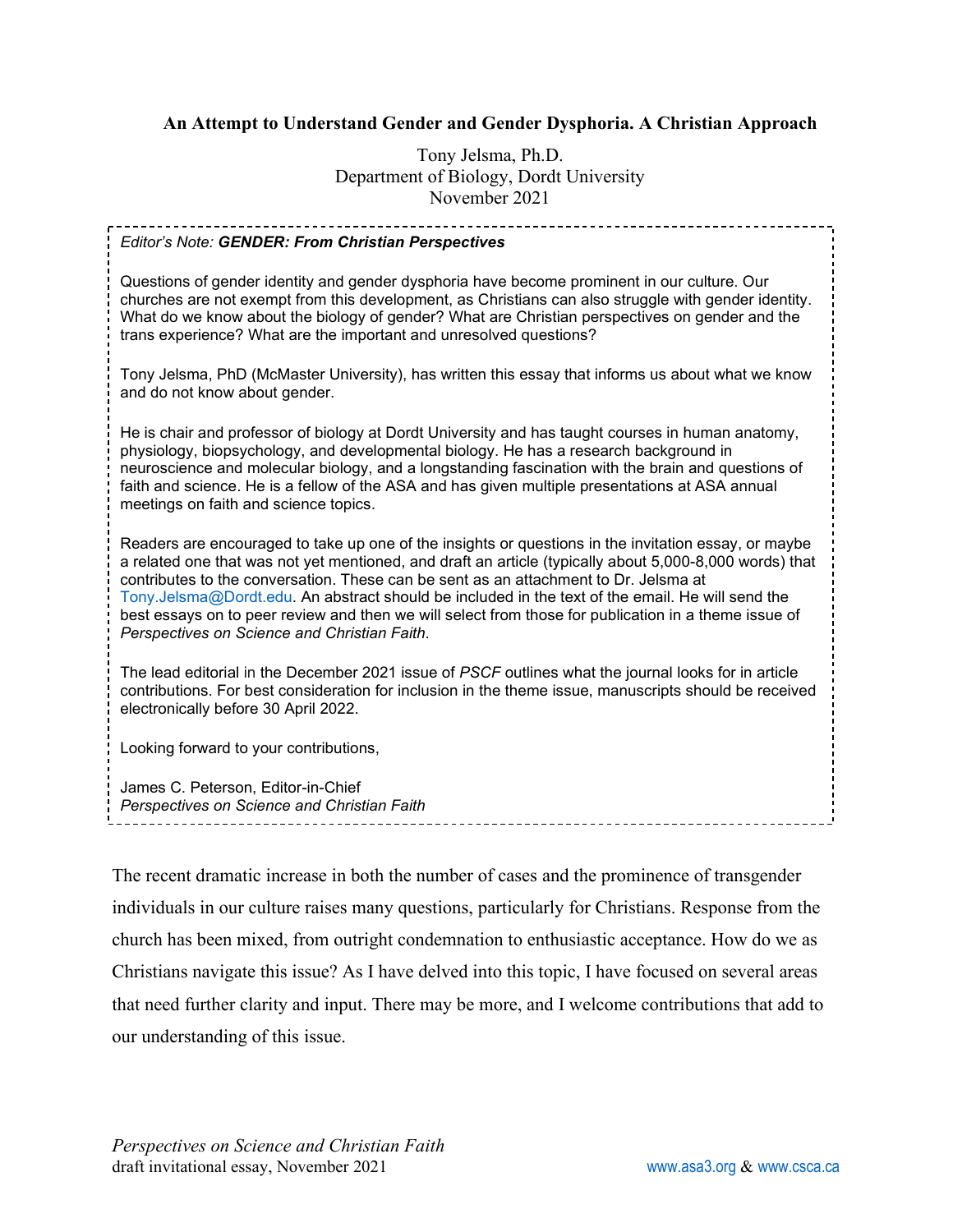- 1. How do we come to see ourselves as male or female, or something in between, or neither? Is there a biological basis for gender incongruence? Is gender a social construct, biologically determined, or somewhere in between?
- 2. What is involved in transitioning? How do we decide on a course of action when someone presents with gender dysphoria? At what age should the transition start? What actions can be taken to transition and what are the consequences?
- 3. What is behind the recent increase in the number of cases of gender dysphoria, particularly in adolescent girls? Does this increase help us understand the condition better?
- 4. What are different approaches that Christians take on this issue?

This essay will address these various questions. Unfortunately, there often aren't clear answers and there is often vigorous disagreement in these areas. New studies are continually coming out, which have the potential to change perspectives. Unfortunately, the complexity of this topic and space limitations force me to oversimplify on occasion. This issue is highly polarized, even in the scientific literature. Often the language itself is value-laden, which is wellmeaning but can be unhelpful. Moreover, every case is different, and generalizing can lead to mischaracterizations. This essay is intended as a call for papers that will provide added insights into a topic that is difficult for Christians to navigate. One of the blessings of the ASA is that it is an organization that values both science and Scripture and we look forward to contributions from those who share that perspective.

# **Glossary:**

- Gender incongruence: incongruence between one's biological sex and one's gender. May present with or without dysphoria
- Gender dysphoria: the sense of distress resulting from gender incongruence.
- FtM: Female-to-Male transgender person or transition
- MtF: Male-to-Female transgender person or transition
- Binary: understanding sex and gender to be either male or female
- Nonbinary: allowing for a spectrum of sex and/or gender to be intermediate between male and female
- Passing: the ability of someone to be in public without others knowing that they are transgender
- GnRHa: gonadotropin-releasing hormone agonists (or analogs); these suppress sex hormone production. Originally developed to treat precocious puberty, these are used to suppress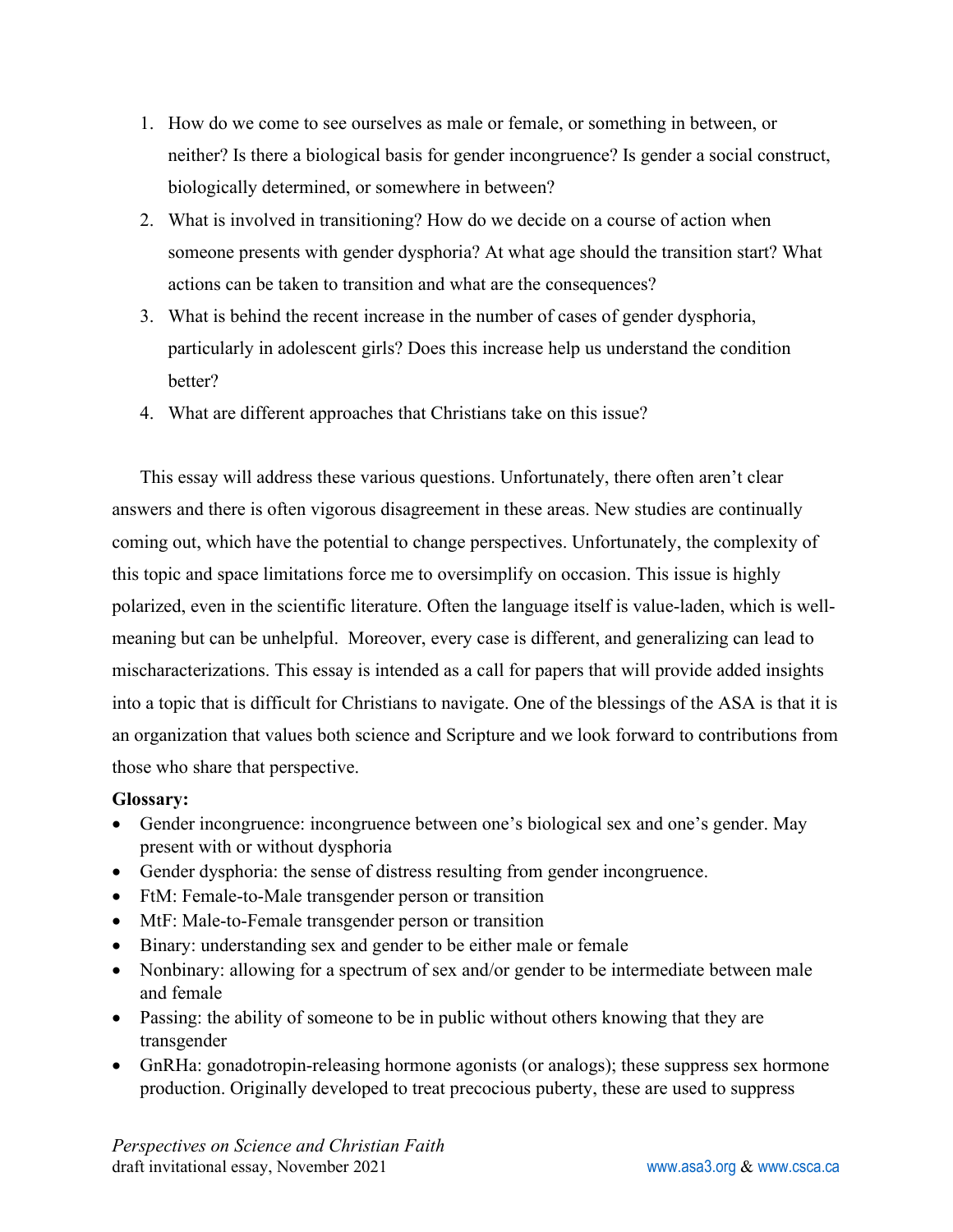puberty in the Dutch protocol or to stop endogenous testosterone production in MtF individuals (this is not needed in FtM, as testosterone has the same effect).

- WPATH: World Professional Association for Transgender Health
- USPATH: United States Professional Association for Transgender Health
- APA: American Psychological Association
- GIDS: Gender Identity Development Service, the part of the National Health Service in the UK that deals with cases of gender dysphoria.

#### **The Biology of Sex and Gender**

In this section, I will address the biological basis of sex, how one's sex affects brain development, and the biology of gender development. Before we begin, we first need to distinguish sex and gender. *Sex* refers to one's biological sex, which is genetically determined and normally causes both body and brain to be male or female. *Gender* refers to one's internal perception that one is male or female, which can vary with people who identify as gender-fluid. While determining sex of the body is relatively straightforward in most cases, when we look at brain development, our conclusions are by necessity more tentative because the human brain is difficult to study, particularly when it comes to gender.

The usual pattern of development is as follows. Males have a Y chromosome, which contains the *sry* gene. Around six weeks into embryonic development, this gene is activated, which causes an embryonic structure called the genital ridge to develop into testes. These testes then produce testosterone, which stimulates the development of the male internal and external reproductive organs. Females lack the *sry* gene, so ovaries develop instead, resulting in the development of the female internal and external reproductive organs before birth and secondary sexual characteristics at puberty.

What about the brain? The classical model for explaining sexual behaviors is that there is a two-stage process. The *organization* stage occurs before or around the time of birth, while the *activation* stage occurs at puberty. In the organization stage, neural pathways develop differently in boys and girls, under hormonal influence. These different neural pathways result, not only in different behaviors during childhood but also in different sexual behaviors in adolescence. [1](#page-20-0) Our understanding is that the brain is masculinized by testosterone and possibly other hormones late in gestation, near the time of birth, while development of a female brain is the default pathway.<sup>[2](#page-20-1)</sup>

In contrast, Fausto-Sterling has proposed a dynamic systems framework for gender/sex<sup>[3](#page-20-2)</sup> development that is entirely based on conditioning. [4](#page-21-0) Fausto-Sterling describes three phases of a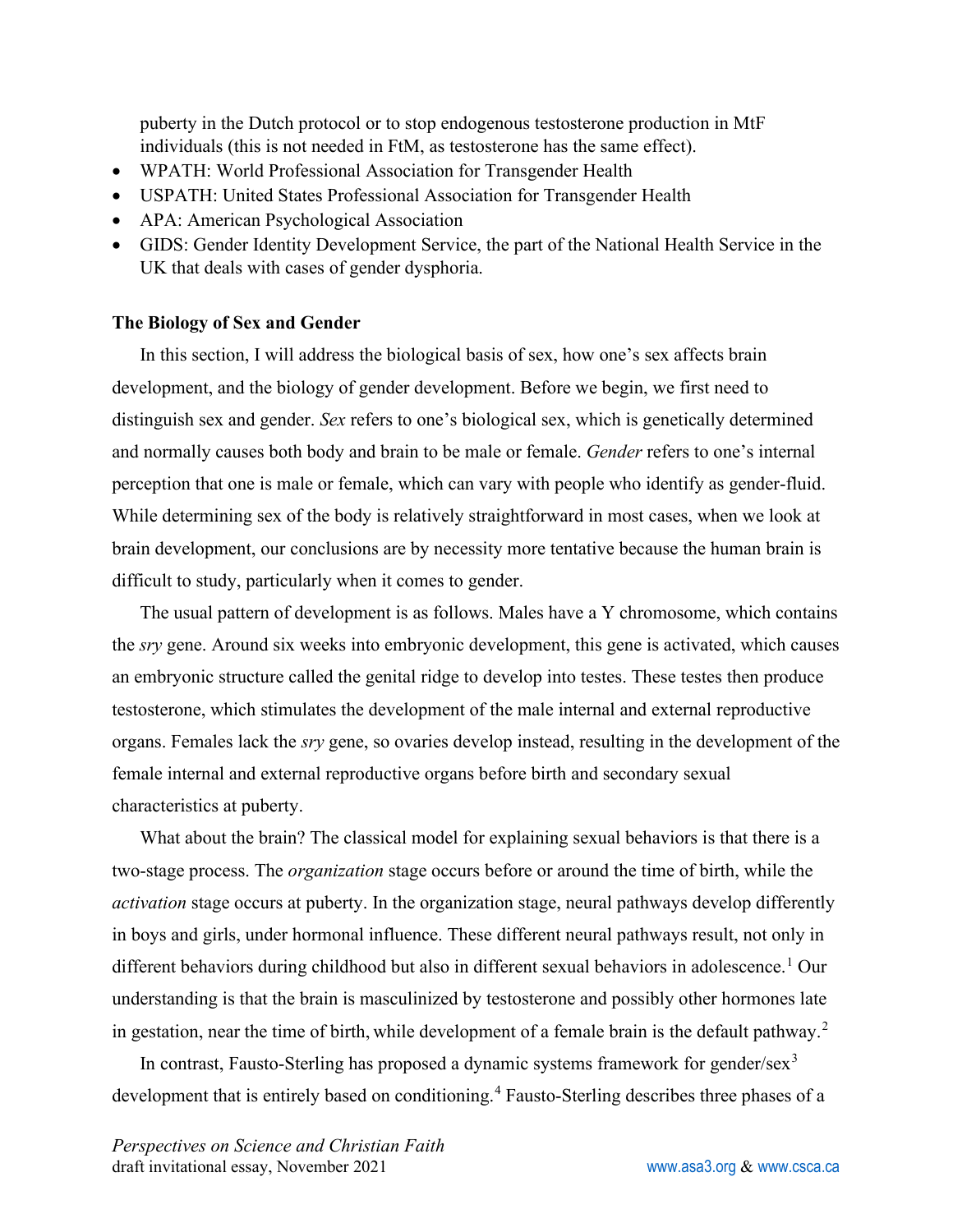child's gender/sexual identity. In the first phase (<15 months), the child is exposed to different stimuli, depending on their sex, which has an impact on brain development. From 15-18 months, there is this fluid period where this sense of gender/sex is developing but not yet apparent. After 18 months, the child has developed their sense of gender/sex and begins to act accordingly. While there are certainly environmental contributions to brain development, including sexual functions, they do not constitute everything. It is striking that Fausto-Sterling never mentions prenatal hormonal influences, dismissing those who argue for biological underpinnings of gender (and sexual orientation). Yet, these environmental influences that Fausto-Sterling describes are set in a context of previous brain development *in utero*, under the influence of different sex hormones. These hormones affect the expression of a large number of genes.<sup>[5](#page-21-1)</sup> Surely, they also have an influence on gender! Hormonal effects on gender will be addressed later.

Nevertheless, Fausto-Sterling's emphasis on the dynamic nature of sex and gender development is helpful, as it avoids a rigid essentialist understanding of gender. She also applies Waddington's epigenetic landscape model to gender/sex development. Waddington's landscape is a helpful way to understand the dynamic and stepwise nature of embryonic development.<sup>[6](#page-21-2)</sup> As an organism develops, cells progressively adopt cell fates by making developmental decisions. Waddington's analogy is that of balls rolling down an uneven slope, choosing different paths to descend, and thus ending in different places (Figure 1). There is a usual pattern but there is also an element of chance and variability, as the pathways that are chosen can be affected by the environment. Moreover, there is also relative stability once the pathway is followed. In brain development, these developmental changes primarily involve epigenetic control of gene expression, and the formation and refinement of synaptic connections, which presumably result in sex-typical behaviors. It is not difficult to imagine variability in the particular behaviors that are expressed, and to what degree, depending on which pathways were chosen. Note that this is an oversimplified explanation of a very complex process involving many interacting neural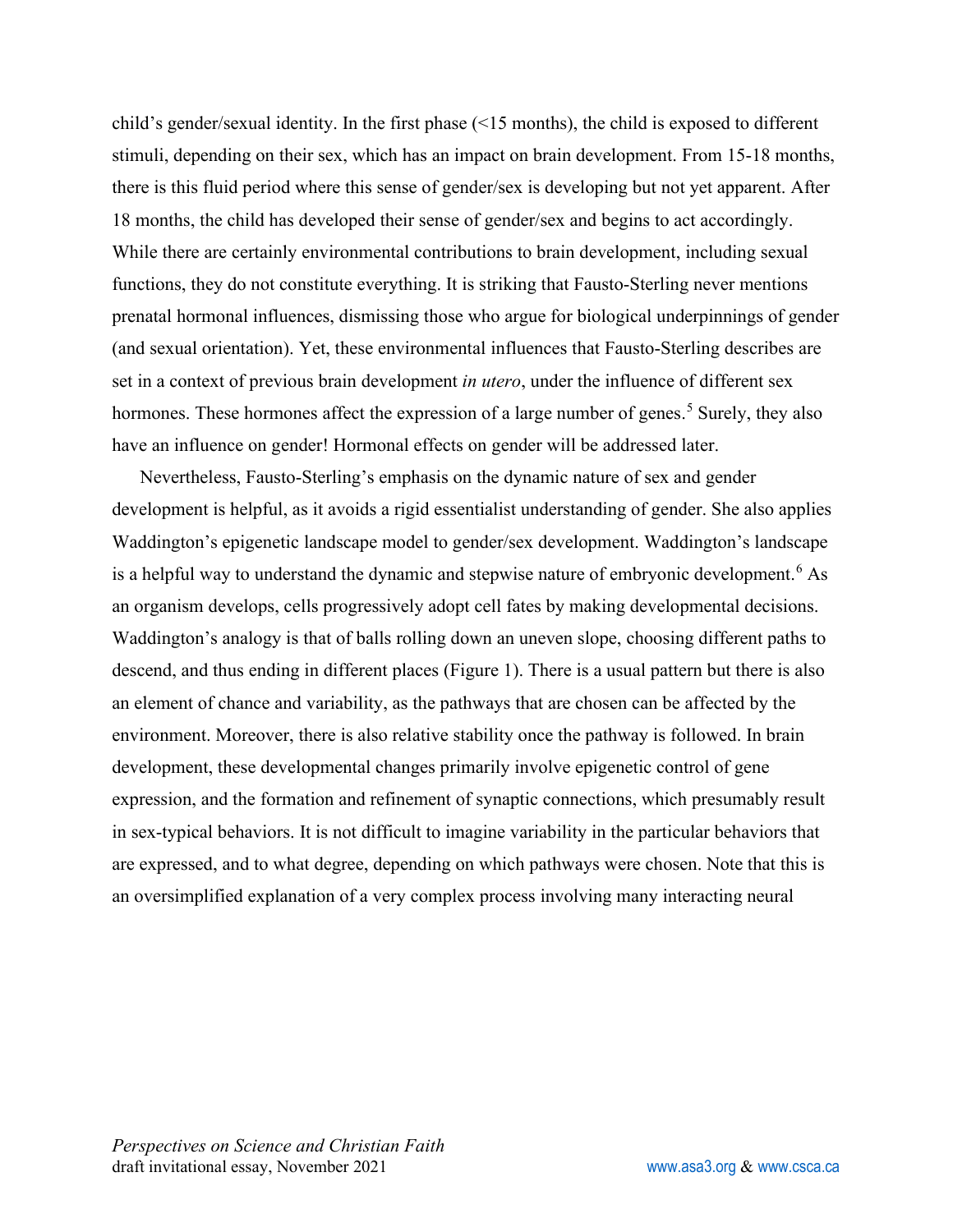pathways and many types of behaviors. There may be differences between the sexes, due to both hormones and other influences, but there is also much overlap in behaviors and preferences.

Figure 1. Illustration of Waddington's landscape. The ball rolls down the "developmental" hill, making successive pathway decisions along the way. Depending on which path is chosen, the cell/ organ/individual will adopt a different fate.



Before proceeding further, we need to be clear that gender is not how one *acts*, as male or female; it is how one senses themself to *be*. I frequently see references to gender as a social construct,<sup>[7](#page-21-3)</sup> which seems to me to be a confusion of gender roles versus gender perception. To be sure, one's gender would affect how one acts, e.g., clothing, mannerisms, choice of friends etc., but they *follow from* one's gender and are not equivalent to them. Gender roles are largely socially constructed but gender identity is not. As an example of this confusion, Meyer and Gelman argue against gender essentialism on the basis that it forces children to stereotypical behaviors depending on their gender, which can lead to power inequality. <sup>[8](#page-21-4)</sup> To be sure, rigid stereotypes of sex-specific behaviors are neither necessary nor helpful, but they do not change one's gender. We also need to distinguish gender from sexual orientation. The former is inwardly focused, the latter outwardly focused. Although these are distinct, it is possible that the two may be conflated by someone wondering whether they have gender incongruence.

# Development of Gender

*Perspectives on Science and Christian Faith* draft invitational essay, November 2021 [www.asa3.org](http://www.asa3.org/) & [www.csca.ca](http://www.csca.ca/)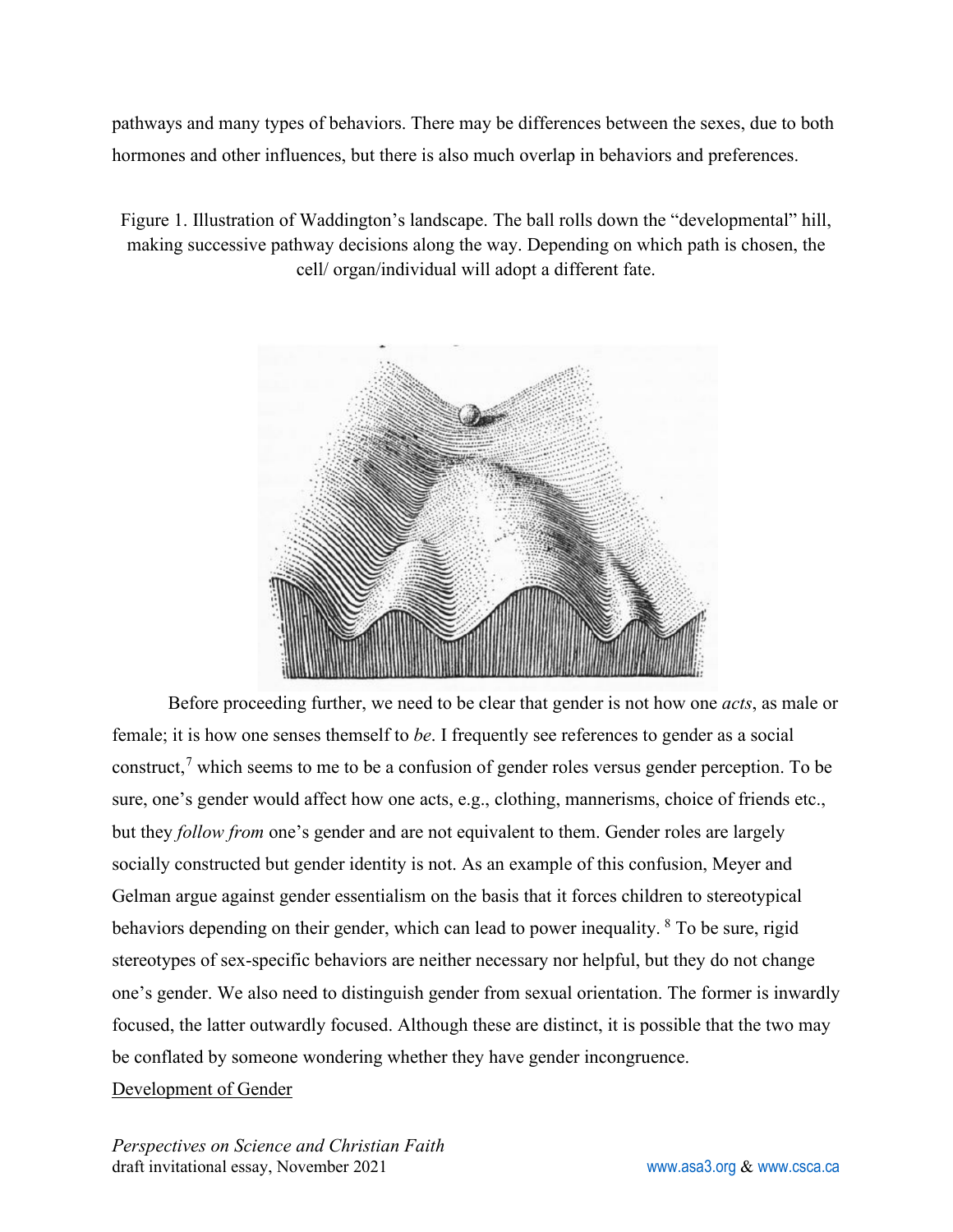What do we know about the biological basis for gender? The organization/activation model used to describe sexual behaviors was originally developed and studied in animals, but gender cannot be measured in animals. By contrast, gender is one's *internal* sense of whether one is male or female. Moreover, since it cannot be objectively measured, gender is difficult to study. Still, there are indications of a possible role of biology in gender development.<sup>[9](#page-21-5)</sup>

It is becoming more apparent that, despite our knowledge of the anatomy and circuitry of the brain, we don't really understand how it works in higher order processing on concepts like gender. As described by Cobb, there are numerous models describing how the brain works, including anatomy, circuitry, brain waves, and neurotransmitters, but none of them accurately describes how we think, let alone how we perceive gender.<sup>[10](#page-21-6)</sup> The tools available to study brain activity are far too crude to analyze complex neural pathways and synaptic rearrangements, which are key to understanding brain function. Thus, we are limited to looking for correlations. In this section, I will look at different ways to study the brain, and look for correlations with gender incongruence, to help us detect possible biological causes.

#### Biology of Gender - Anatomy

Is one's gender apparent in one's brain anatomy, and altered in gender incongruence? There are sexually dimorphic regions of the brain, which differ in size between males and females. Could studies in transgender people help us understand their role in gender? Indeed, numerous suggested that some of these structures in transgender individuals were intermediate or closer to their gender identity than their natal sex.<sup>[11](#page-21-7)</sup> However, these findings must be interpreted with caution. While these regions are sexually dimorphic, there is considerable overlap and mosaicism between males and females, i.e., there is not a clear relationship between the sex of the individual and the anatomy of these regions.<sup>[12](#page-21-8)</sup> Since these are postmortem studies, the number of samples is low and there was variability between individual subjects.<sup>[13](#page-21-9)</sup> Moreover, due to the plasticity of the brain, it is also possible that individuals who lived according to their identified gender may have had corresponding changes in brain anatomy as a result. Finally, we don't know how these particular structures may function in gender identity.

#### Biology of Gender – Brain Activity

One of the models for brain function that Cobb describes is a circuitry model. In this model, brain functions are not localized to a specific region but, using a wiring metaphor, brain functions result from different regions communicating with each other in a circuit. Such a circuit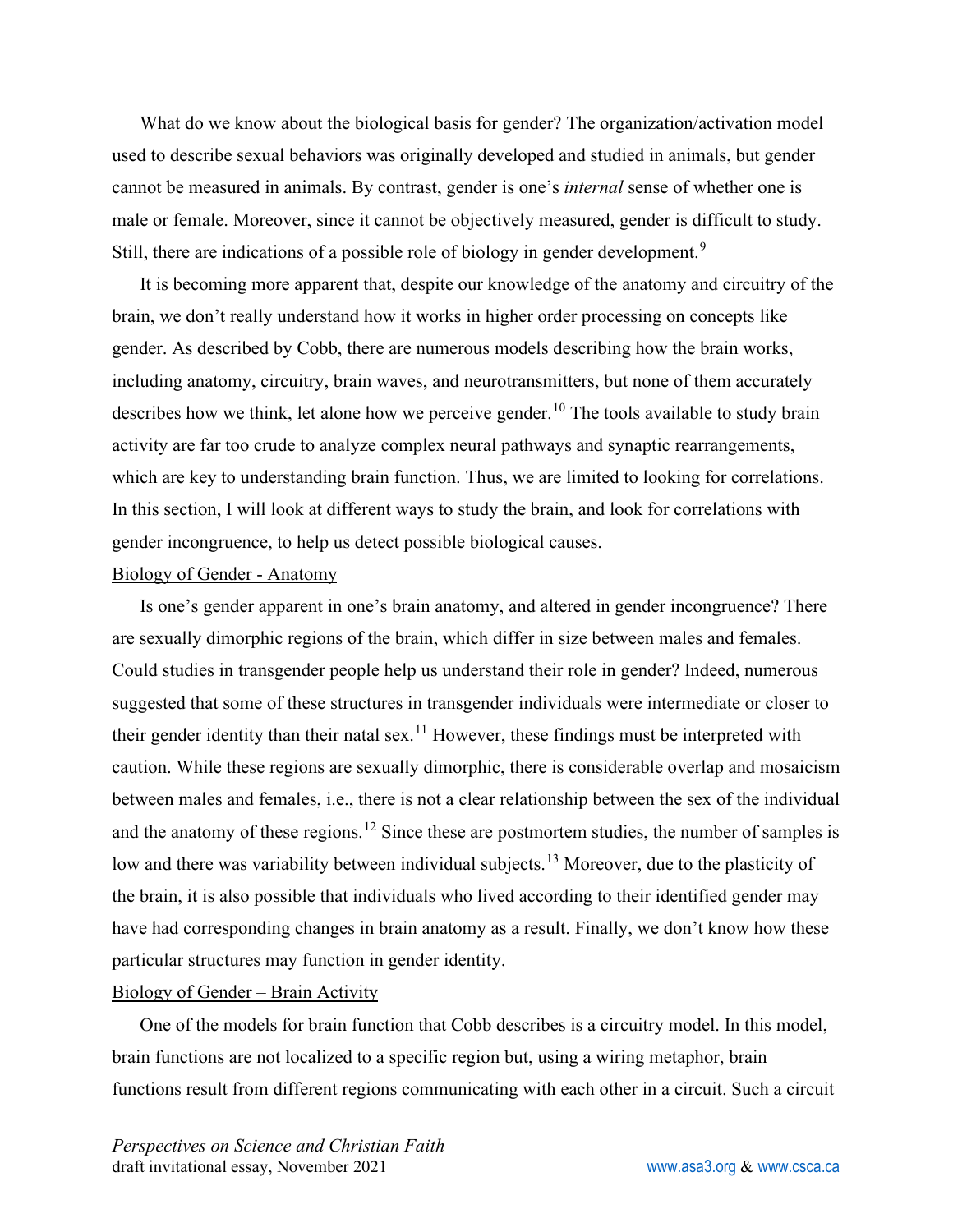could differ between the sexes. Consistent with this model, there are differences in the cortex and gray matter between males and females, and individuals suffering from gender dysphoria display an intermediate pattern.<sup>[14](#page-21-10)</sup>

A characteristic of gender dysphoria is the sense that one's sexual organs (e.g., penis, breasts) do not belong to the body and greatly contribute to the dysphoria. This has been compared to xenomelia (formerly called body integrity identity disorder), which is the sense that an extremity does not belong to one's body and should be amputated. A study of FtM transgender individuals found differences in brain activation by stimulation of a sexed body part (breast) versus a nonsexed body part (hand) between transgender individuals and controls, suggesting differences in neural representation of the body in gender dysphoria.<sup>[15](#page-21-11)</sup> Another study found that gender dysphoria was associated with differences in cerebral networks mediating self-body perception.<sup>[16](#page-21-12)</sup> However, these findings may merely involve a shared neural aspect of these two disorders and not a causal link. Finally, a controversial proposal was made by Gliske, who suggested that gender dysphoria is a condition that involves the distress, social behavioral, and body-ownership networks.[17](#page-21-13)

Autism rates are high in transgender people, but it is not clear if there is a common cause or cause-and-effect relationship.<sup>[18](#page-21-14)</sup> Gender incongruence may hinder development of people with autism, thus amplifying the disorder. Alternatively, autism and accompanying social deficits might make it difficult for children to develop a sense of gender (reminiscent of Fausto-Sterling's dyad model of gender/sex development, described above). Gender dysphoria symptoms are also seen in schizophrenia.<sup>[19](#page-21-15)</sup> Finally, an increased incidence of gender variance was also seen in children of both sexes with ADHD.<sup>[20](#page-22-0)</sup>

#### Biology of Gender - Hormones

As mentioned above, exposure to testosterone in the fetal brain masculinizes it, while absence of testosterone results in a female brain. There are multiple indications of an important role for sex hormones in gender development and alterations in this hormonal milieu could result in gender incongruence.<sup>[21](#page-22-1)</sup> For example, in a study of female patients with congenital adrenal hyperplasia (CAH), where high levels of androgens (male-acting hormones) are produced, a large proportion of them declared a male identity despite being raised as females.<sup>[22](#page-22-2)</sup> Second, males with androgen insensitivity. In a study examining androgen insensitivity, where males have testes and testosterone but have defective receptors and physically develop as females, all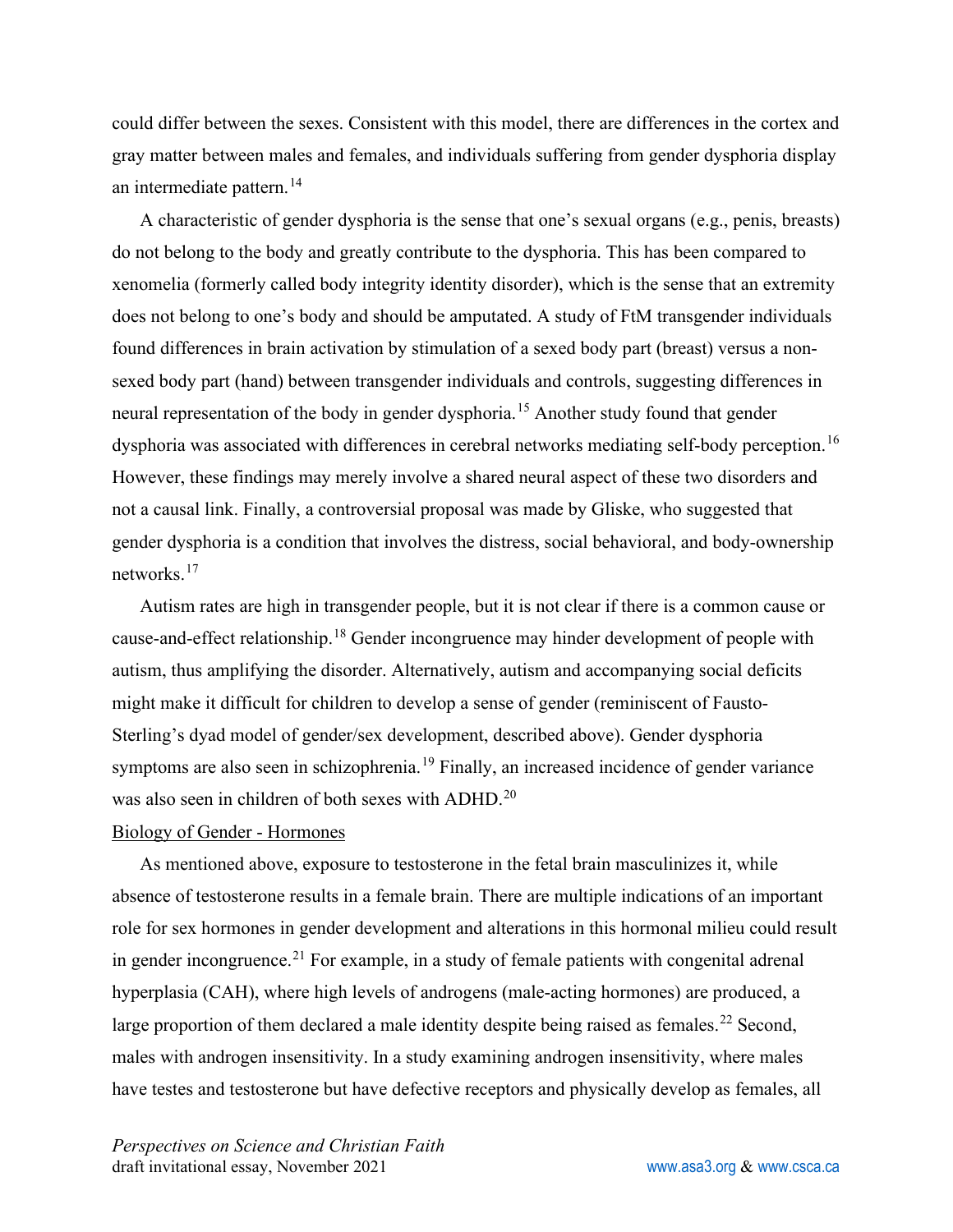(11/11) patients with complete androgen insensitivity identified as females but most (11/14) with partial insensitivity identified as males, despite having a female phenotype.<sup>[23](#page-22-3)</sup> This strongly suggests that even a small response to testosterone can affect one's perception of gender. Third, polycystic ovary syndrome (PCOS) is accompanied by high levels of androgens in the blood. A study on FtM transgender individuals found a high proportion (39%) of PCOS in these patients.<sup>[24](#page-22-4)</sup> High levels of fetal testosterone may also contribute to gender dysphoria in girls but not boys, which is consistent with the extreme male brain theory of autism.[25](#page-22-5) Prenatal exposure to diethylstilbestrol (DES, a nonsteroidal synthetic estrogen prescribed to prevent miscarriage) causes sexual abnormalities and there are possible links to gender incongruence in females as well.<sup>[26](#page-22-6)</sup> Finally, acetaminophen (paracetamol in the UK) taken in pregnancy has been associated with urogenital, reproductive, and neurodevelopmental defects in the offspring.<sup>[27](#page-22-7)</sup> This article did not specifically mention gender dysphoria but it is possible that an abnormally high dose of acetaminophen at a critical time might be the cause of some cases of gender incongruence. Exposure to endocrine disruptors such as bisphenols A and F might also have an effect.<sup>[28](#page-22-8)</sup>

Greg Eilers' situation is another clue, albeit a surprising one, to the role of sex hormones in gender.[29](#page-22-9) Eilers suffered lifelong gender dysphoria, which resulted in his resigning his position as a pastor, to transition to a woman. After his hormonal and surgical transition, his dysphoria resolved, and he sensed himself as a man again. His identifying as a man is (paradoxically) dependent on continuing to take estrogen.<sup>[30](#page-22-10)</sup> While his situation does not help us understand *how* hormones regulate gender, it seems clear that hormonally regulated gene expression plays some role.

To summarize, there are many biological factors that may play a role in contributing to gender incongruence but none of these is definitive. Each of the above examples increases frequency of gender incongruence but only to a degree. The Waddington landscape may provide the best explanation, i.e., the developmental stages normally follow one pathway (where gender is congruent with sex), but sometimes external factors cause brain development to take a different path.

#### Are Sex and Gender Binary or a Spectrum?

The above descriptions imply that both sex and gender are binary. One is either one or the other. Yet there are arguments that both sex and gender are nonbinary, and even a spectrum.<sup>[31](#page-22-11)</sup>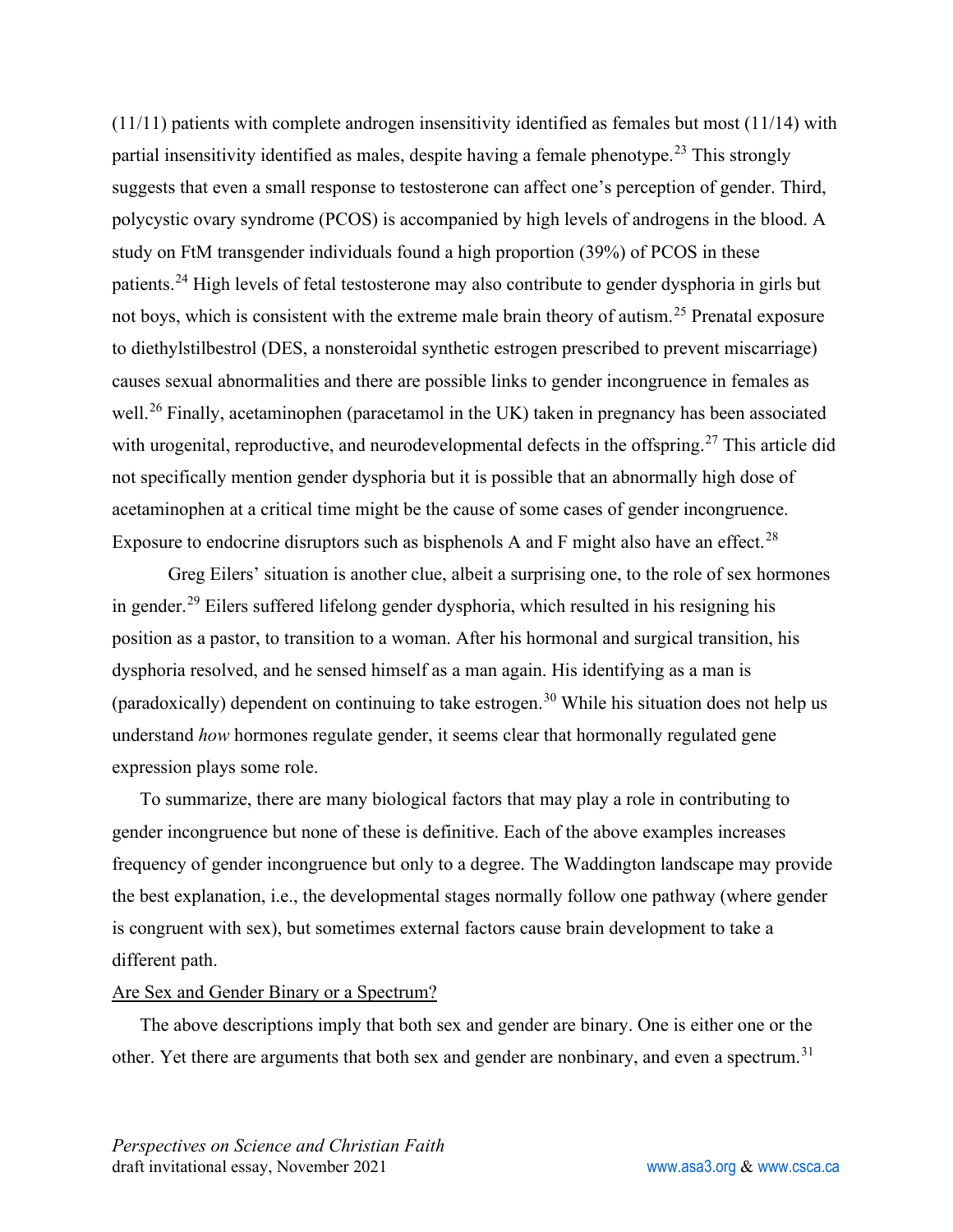The development of one's sex described above occurs in most cases. However, sometimes the usual developmental pathway is not followed. Such cases are collectively called disorders of sexual development (DSDs) and occur in roughly 1 in 100 live births.<sup>[32](#page-22-12)</sup> This is a broad category and the incidence of conditions where one's sex is not readily apparent is much lower.<sup>[33](#page-22-13)</sup> Examples include androgen-insensitivity syndrome (described above), where individuals are genetically male but do not respond to testosterone. Other conditions exist where gene mutations in the developmental pathways result in intermediate phenotypes. In some cases, it can be difficult to determine the sex at birth due to ambiguous genitalia. Still other DSDs result from a chromosomal abnormality, like Turner (XO) or Klinefelter (XXY) syndromes.

The existence of DSDs seems to be the exception that proves the rule. These conditions are a result of a developmental disorder, not normal variance. As Christians, we must acknowledge that people with these conditions exist, and we must love and support them. However, that does not mean that sex exists on a spectrum.

The binary nature of gender is more difficult to assert because the issues are more complex. First, gender is difficult to define because it is entirely self-reported. While one's experience of gender may be very real for those suffering from gender dysphoria, there are no objective criteria for assessing gender, and studies that are done to assess gender need further development to improve reliability.<sup>[34](#page-22-14)</sup> It seems that most cases of gender dysphoria involve a gender binary but, assuming a developmental process of gender formation, one can certainly imagine exceptions to this pattern.<sup>[35](#page-22-15)</sup> Note that, as mentioned earlier, we must still distinguish between variations in sex-typical behaviors and one's gender. Just because someone has preferences that do not conform to most others of that person's sex, doesn't mean they are nonbinary, let alone transgender.

#### **The Process of Transitioning**

Transitioning is a big step to take and must not be taken lightly. Transitioning involves multiple steps, psychotherapy, hormone treatments, non-genital surgery, and genital surgery, each of which is progressively more aggressive. The later stages are also costly and largely irreversible (but see below). Even with the extensive surgeries and lifelong hormone treatments, it can be difficult to "pass" as a member of the opposite sex. Despite these concerns, many deem the process to be essential, to relieve them of the dysphoria they experience. Which treatments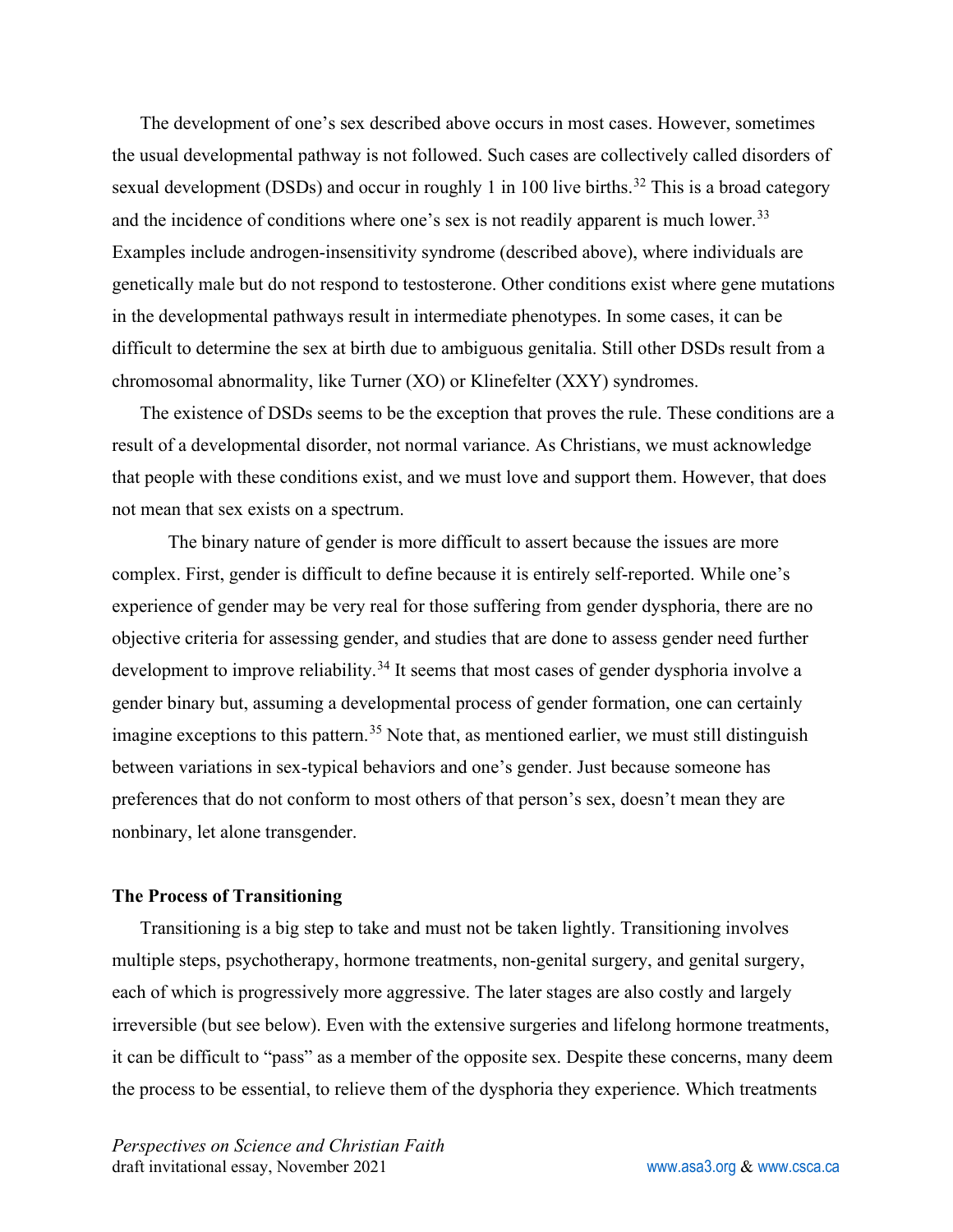that are done, and in what order, can depend on the individual. Many transition socially but do not undergo surgery. Social transitioning can involve changes in hair and clothing, name change, and coaching to modify mannerisms and speech to the desired gender.

The World Professional Association for Transgender Health (WPATH) has laid out guidelines to determine if a patient is ready for surgery:<sup>[36](#page-22-16)</sup>

- Patient's gender dysphoria is persistent and well documented
- Patient has the capacity to make a fully informed decision and consent for treatment
- Patient is the legal age of majority in a given country
- Patient's medical or mental health comorbidities, including any psychiatric disorders, are "reasonably well controlled" (for chest surgery) or "well controlled" for genital surgery. Obviously, surgery should not be performed on actively psychotic patients.

The initial steps include confirmation that the patient meets the criteria for gender dysphoria, assessment by mental health professionals, psychotherapy, and social transition for at least three months before hormone therapy is initiated.<sup>[37](#page-22-17)</sup> Although these guidelines are clear, these are just guidelines, and may not always be followed.[38](#page-23-0) A culture of gender "affirmation" may be encouraging transition instead of using it as a last resort when other options have been excluded.

Hormone treatments are the next step in transitioning. Gonadotropin-releasing hormone analogs (GnRHa) act on the pituitary to suppress the release of luteinizing hormone and folliclestimulating hormone, which in turn prevents the production of estrogen in females and testosterone in males. GnRHa was originally developed to treat precocious puberty but is also used off-label in this context. Female-to-male (FtM) patients receive testosterone, administered in various ways, sometimes with GnRHa or the less cost-prohibitive progestin to suppress endogenous estrogen production. Male-to-female (MtF) patients require GnRHa and estrogen, and can be associated with more adverse events, including blood clots. In the US, the diuretic spironolactone is commonly used off-label instead of GnRHa because it also blocks the effect of testosterone and is much less expensive. However, it also blocks the activity of aldosterone in the kidney (for which it was originally developed) so patients need to be closely monitored for adverse effects.<sup>[39](#page-23-1)</sup> WPATH guidelines call for the individual to be on hormone treatments for a year before surgery.[40](#page-23-2) Recent reviews of studies on the effects of hormone treatments on gender dysphoria, quality of life, and psychological functioning found mixed results.<sup>[41](#page-23-3)</sup>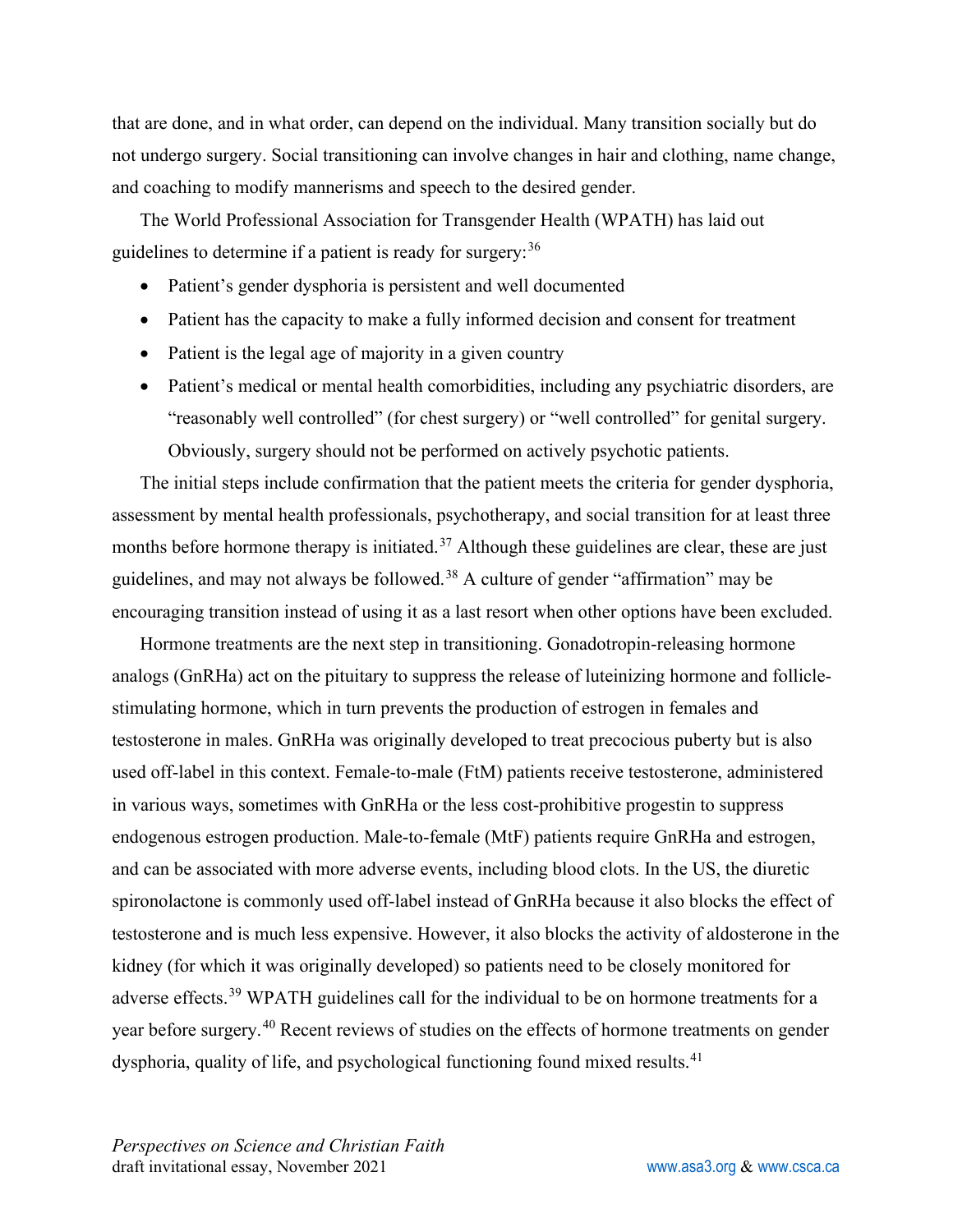Non-genital surgery focuses on the outward appearance, to help the individual "pass" as the opposite sex in public. In MtF cases, this includes hair removal, voice modification surgery, and facial feminization surgery. Other surgeries include body contouring by fat redistribution (the particulars depend on the desired sex) and mastectomy. Genital surgery in both MtF and FtM cases removes the testes or ovaries, which means the individual needs to take sex hormones for life.

While the goal of genital surgery in FtM patients is to produce a phallus that can become erect, allow standing urination, and have both tactile and erogenous sensation, none of the available surgeries can accomplish this goal. $42$  There are two main options for FtM genital surgery. Metoidioplasty is the least complicated and involves enlargement of the clitoris through hormone therapy and using local skin and tissues to construct a penis and scrotum, which will have testicular prostheses. While metoidioplasty maintains sensation and allows standing urination, the neo-phallus is small and generally does not allow penetrative sex. The alternative is phalloplasty, in which tissue is grafted from elsewhere in the body (forearm, back, leg, or groin). This procedure is more technically challenging and complex. While phalloplasty results in an anatomically sized neo-phallus and allows for standing urination, erogenous sensation is poor or lacking. Penetrative sex is only possible if an inflatable prosthesis is included or if bone or cartilage are included in the graft. This latter option means the neo-phallus is permanently rigid, which can cause other complications. In all cases of phalloplasty, the donor site is considerably altered. Despite these challenges, genital surgery has a high level of satisfaction, most likely because it resolves incongruence between sex and gender.<sup>[43](#page-23-5)</sup>

Like the FtM situation, the goal of genital surgery in MtF patients in constructing a vagina that can achieve pleasurable penetrative sex has not been achieved. This surgery involves the removal of the penis and the construction of a vagina. There are two options for constructing a vagina, neither of which generates a surface that is designed for penetrative sex. The interior walls of the vagina contain an epithelium that can withstand abrasion (stratified squamous) but also provides lubrication, due to the seeping of fluid through the epithelium in arousal, to provide lubrication for intercourse (in addition to mucus produced by vestibular glands). A mucous vaginal interior can be accomplished by grafting part of the small or large intestine. These tissues contain mucus-producing cells but are designed for absorption, not to withstand abrasion. Instead, in most cases, skin from the penis and perineum is used to construct the vagina. This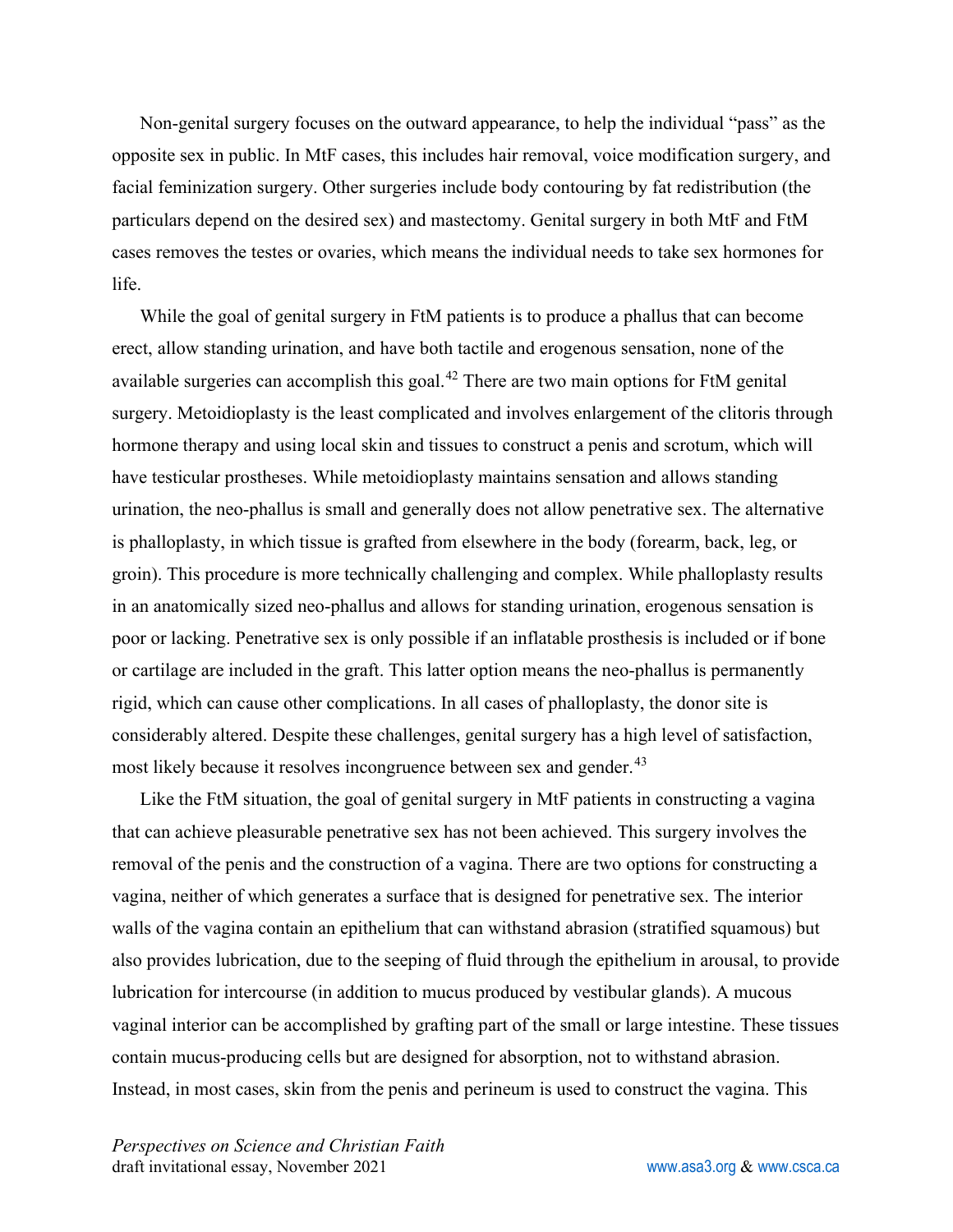surface is better able to withstand abrasion but does not produce any liquids or mucus for lubrication. Moreover, the amount of skin is limited, and dilation is needed, more so if the patient received puberty blockers before transitioning, which prevented the normal enlargement of the penis during puberty. Not surprisingly, pain in intercourse is common. The construction of a clitoris with erogenous sensitivity and labia majora are more straightforward but constructing labia minora is more challenging.<sup>[44](#page-23-6)</sup> Complications of the surgery are common and wide-ranging, often requiring secondary procedures. [45](#page-23-7) Urinary complications are also common.

Thankfully, the incidence of regret is low (approximately 1%) and appears to be linked to the physical and functional results of the surgery.[46](#page-23-8) Detransitioning surgery in cases of regret is possible after MtF transitions, resulting in a phallus that provided improved esthetic and psychological status.[47](#page-23-9) However, that type of surgery (phalloplasty) does not provide erogenous sensation.

#### **Recent Controversies in Gender Incongruence**

#### Increase in adolescent girls

It is difficult to determine the frequency of gender dysphoria, but estimates range from 0.5- 1.3%, [48](#page-23-10) although one recent study had roughly 10% of high school respondents claim to be gender-diverse.<sup>[49](#page-23-11)</sup> More recently however, the number of adolescent girls presenting with gender dysphoria has increased considerably, with less of an increase in boys or adults of both sexes.<sup>[50](#page-23-12)</sup> There are several possible explanations for these changes.

One possibility is better diagnosis. With the increased prominence and social acceptance of LGBT individuals in our culture, more people are aware of gender dysphoria, may see themselves as having this condition as well, and present to gender clinics. The increased use of the internet and particularly social media makes information on gender dysphoria readily available. Yarhouse and Sadusky, citing Hacking, describe a "looping effect," where the naming of a condition (like gender dysphoria) results in an increase in the number of people identifying with that condition, which in turn increases the number of institutions and experts who deal with that condition.[51](#page-23-13) This is not meant to invalidate gender dysphoria but does provide a possible explanation for its relative sudden increased prominence.

The increased study of gender dysphoria has presumably also resulted in better evaluation criteria for diagnosis. One study carefully examined this possibility for the Swedish population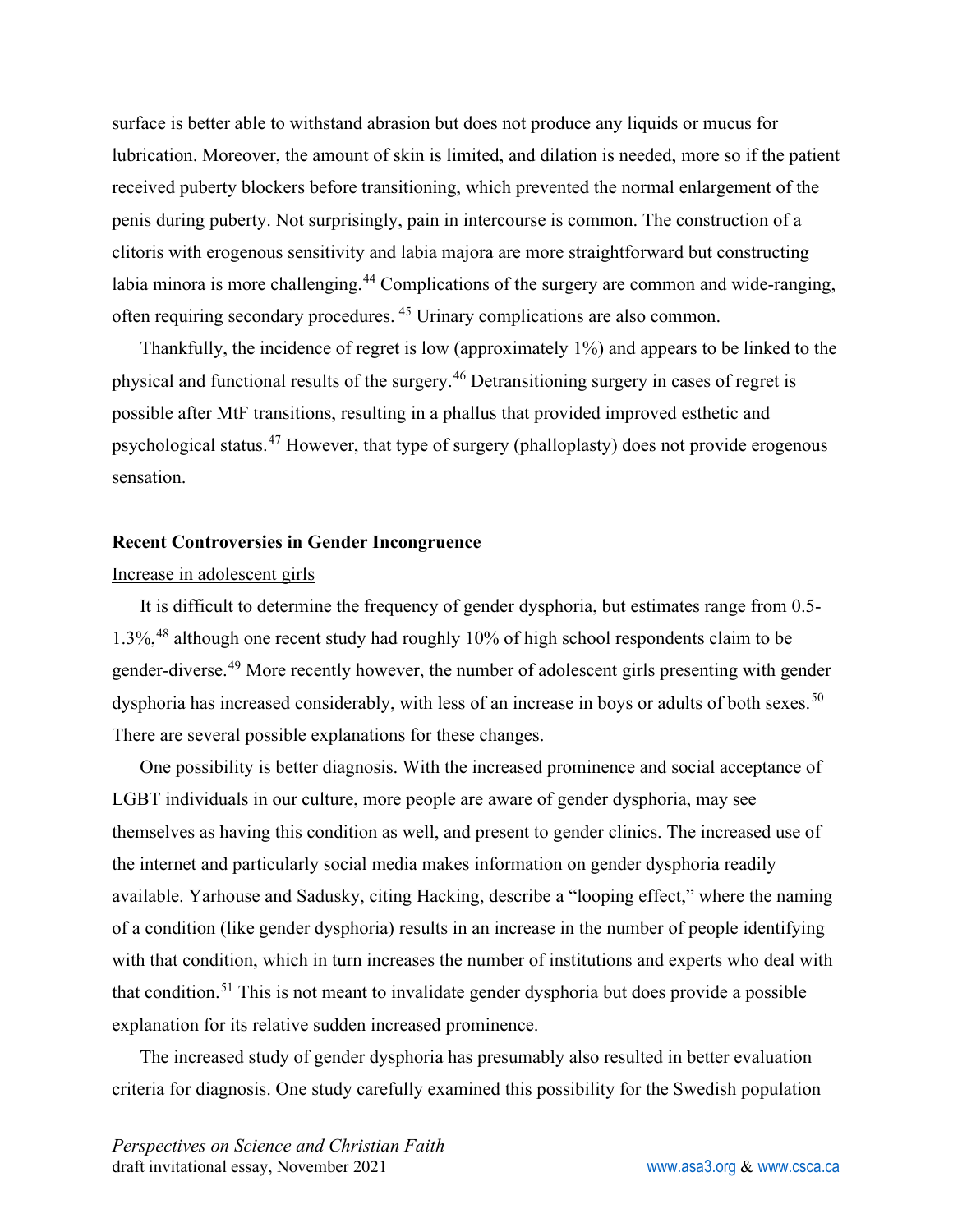from 2005 – 2015 but found similar results: a slight increase in diagnoses in both sexes aged 18- 30, a severalfold increase in females aged 10-17, but no corresponding increase in males of that age.[52](#page-23-14)

It is not clear why the incidence of gender dysphoria is higher in adolescent girls. One possible explanation is that the social consequences of transitioning are higher for boys than girls, thus suppressing the number of cases in boys.<sup>[53](#page-23-15)</sup> However, if the dysphoria persists, then one would expect a later increase in boys, which was not seen.

A controversial explanation of social contagion was first proposed by Lisa Littman, who described transitioning in clusters of friends, often encouraged by YouTube videos and other social media.<sup>[54](#page-23-16)</sup> This phenomenon of Rapid Onset Gender Dysphoria (ROGD) was picked up by others, including the popular press, in both the US and the UK.<sup>[55](#page-24-0)</sup> The Littman paper was critiqued on methodological grounds,<sup>[56](#page-24-1)</sup> but the phenomenon exists<sup>[57](#page-24-2)</sup> and an explanation for the higher rates in this segment of the population remains elusive. In a similar vein, an increase in Tourette's-like tics was linked to the viewing of TikTok videos of Tourette's Syndrome by teenage girls and young women during the Covid-19 pandemic.<sup>[58](#page-24-3)</sup>

What might be the role of environmental factors like social media on gender? The possible perturbance of Waddington's epigenetic landscape was described earlier in the context of gender development in the fetus (the organization stage). Can it also function in adolescence, to provide an explanation for late-onset gender dysphoria? Fausto-Sterling discussed brain plasticity in the context of child development but the dramatic changes in the brain that occur during puberty, with the rise in the levels of sex hormones, may also occasion further changes in brain organization and behavior. Intrinsic stressors, like depression or eating disorders, or extrinsic stressors, like family trauma or social isolation, may contribute to instability in the epigenetic landscape and contribute to gender dysphoria.<sup>[59](#page-24-4)</sup>

#### Desistance and Early Transition

Another controversy in this field is the question of desistance, i.e., children whose childhood gender dysphoria resolved in puberty or adolescence. Littman and Shrier suggested that many of the adolescent girls did not have genuine gender dysphoria, based on reports that most childhood gender dysphoria desists when the individual reaches puberty, with some having same-sex attraction instead.<sup>[60](#page-24-5)</sup> This raises further questions about diagnosis and treatment.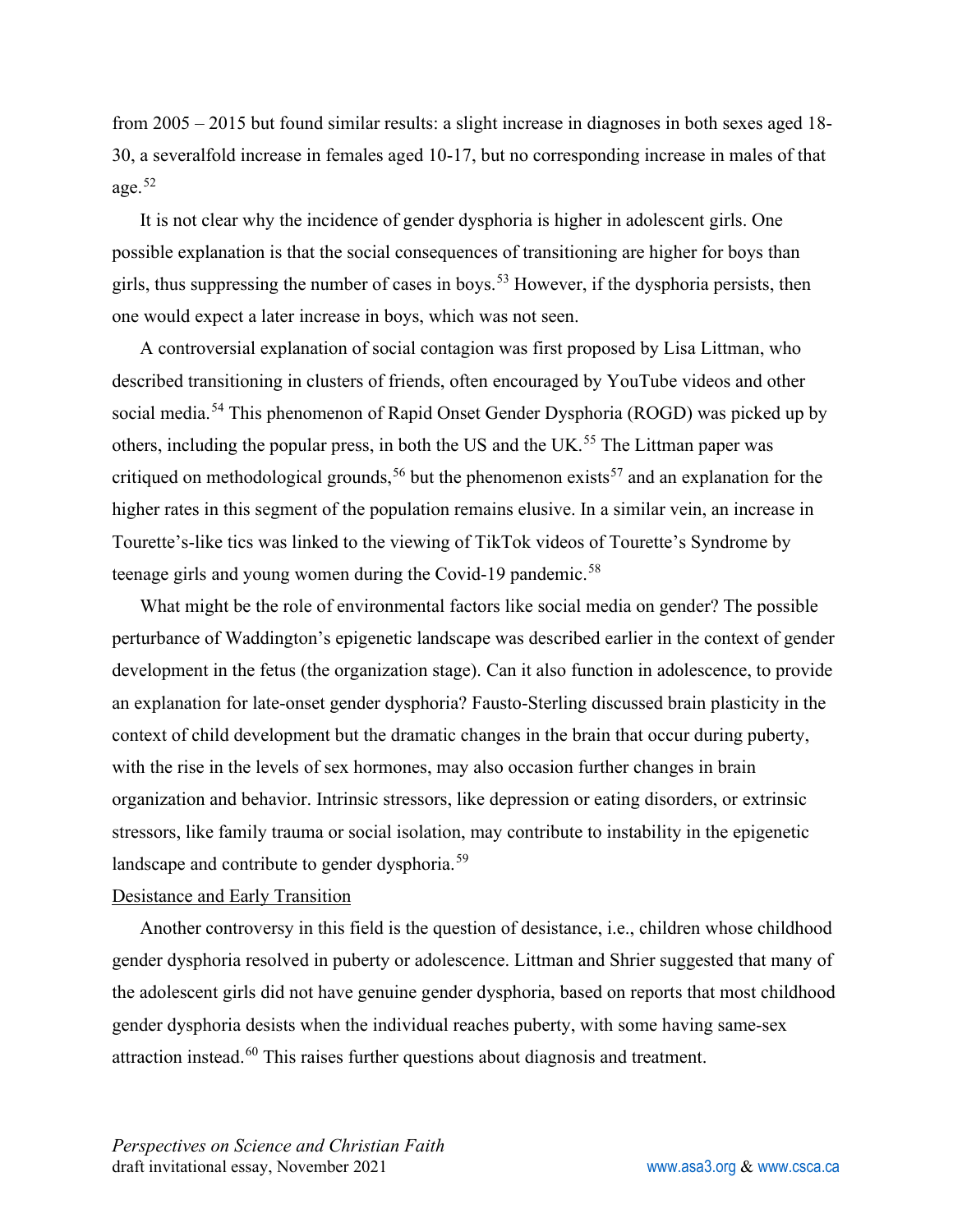Is there a difference between those cases that desist and those that persist? Are they qualitatively or quantitatively different? Clearly, if we can determine which cases will desist, we can spare them from irreversible disfiguring treatments. The criteria generally used to determine which cases are likely to persist are that the dysphoria is persistent, consistent, and insistent. These criteria are not that clear cut however, given different personalities of these children, and there is considerable debate and a dearth of high-quality studies to provide clarity.<sup>[61](#page-24-6)</sup>

In one report, Steensma et al., studied 53 adolescents who had gender dysphoria, 24 of whom desisted, to see whether there were differences related to their psychosexual development.<sup>[62](#page-24-7)</sup> Both groups were similar before puberty, being indifferent up to age 5 (which is inconsistent with other studies showing dysphoria at younger ages) but identifying with the other sex around age 6/7. The difference between persisters and desisters became apparent at puberty, starting around age 10. For persisters, the dysphoria intensified with the social and physical changes and the beginnings of sexual attraction that accompanied puberty, while the same changes resulted in dissipation of dysphoria in desisters. There was also a difference in the sense of gender of the two groups before they reached puberty. Those who persisted asserted that they *were* the opposite gender, whereas those who desisted *wanted to be* the opposite gender. A follow-up study by the same researchers also found that the intensity of the dysphoria was greater in the persisters than the desisters.[63](#page-24-8) Despite this promising finding, others have not described a similar phenomenon and it remains unclear how reliably one can predict persistence or desistence.

Clearly, the question of desistance presents a dilemma for treatment. $64$  Given that most children with gender dysphoria will desist, early transitioning will result in transitioning in someone who would not have otherwise persisted. The permanent nature of some aspects of transitioning, including hormone therapy, argues that unnecessary treatments should be avoided. Despite this concern, the WPATH and USPATH have issued a joint statement supporting the use of puberty blockers for children with gender dysphoria.<sup>[65](#page-24-10)</sup>

Another concern with treating gender dysphoria in children is the question of consent. Our brains undergo considerable development in puberty and adolescence, which has a profound impact on behavior.<sup>[66](#page-24-11)</sup> Can a prepubescent child understand well enough who they are, what the process of transitioning will be like, and what the final consequences will be (including loss of normal sexual function and fertility), to provide truly informed consent?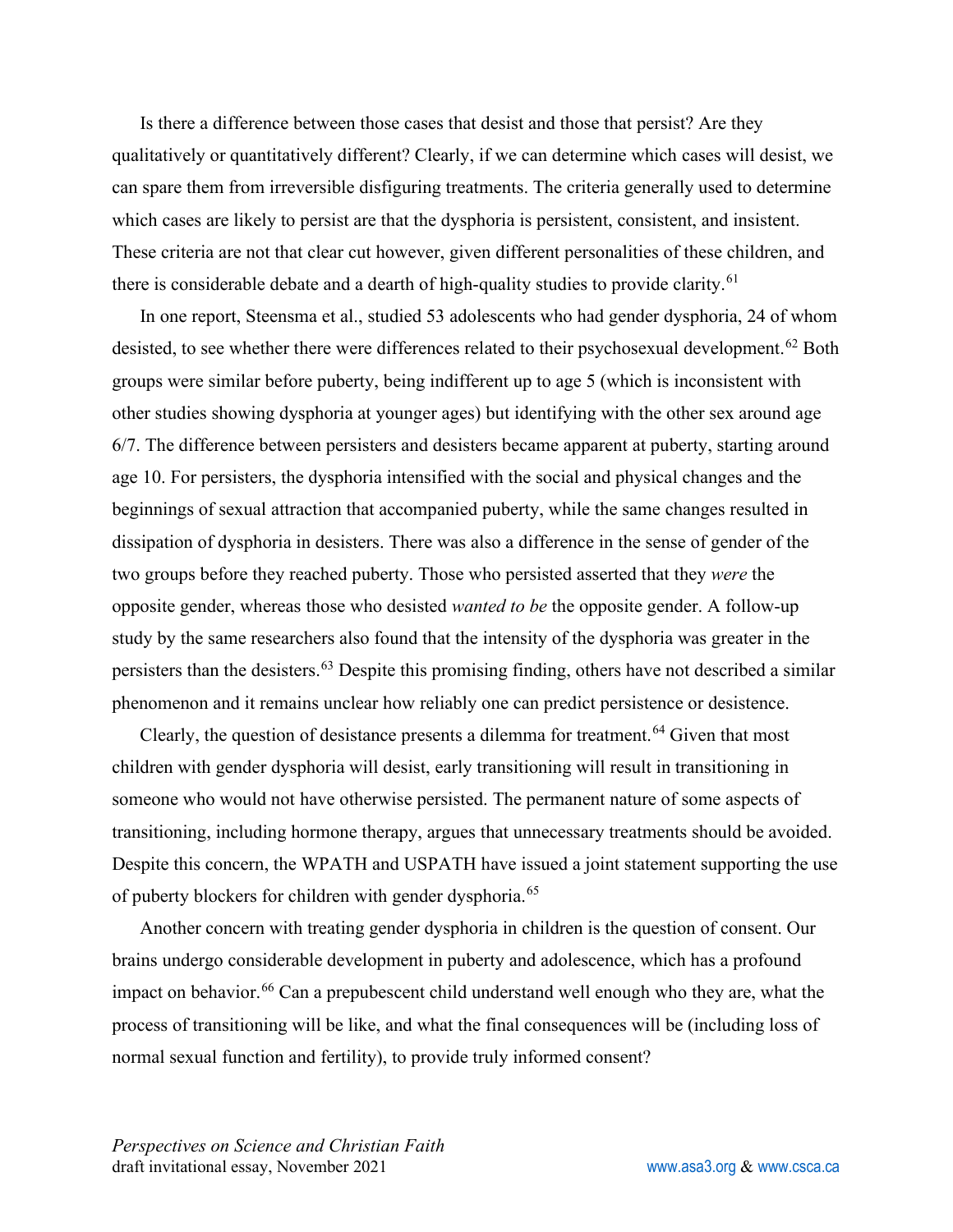Moreover, what is the effect of counseling on a child's (or parent's) decision to transition? Concerns about "conversion therapy" are well founded; the consensus is that counseling alone cannot resolve genuine cases of gender dysphoria. However, given that gender *affirmation* is the prescribed approach to counseling,  $67$  how many children proceed along the pathway of transition when they do not have gender incongruence? As mentioned above, there are significant comorbidities with gender dysphoria; (how) is the counselor addressing them?

On the other hand, waiting until puberty, known as "watchful waiting," can make transitioning more difficult, as the development of secondary sex characteristics (bone structure, breasts, body hair, etc.) is more difficult to undo and makes it more difficult for the person to "pass." Additionally, the individual would experience an extended time of distress and further social consequences before transitioning.

The "Dutch protocol" involves treatment at the beginning of puberty, using GnRHa to block puberty.<sup>[68](#page-24-13)</sup> As their name suggests, They can either be used at the beginning of puberty or in adolescence as part of the transitioning process.

When administered at the beginning of puberty, the goal is to buy time for gender dysphoric children before the physical changes of puberty exacerbate their dysphoria. Moreover, puberty blockers would eliminate the need for many surgical procedures to treat the irreversible secondary sex characteristics that develop in puberty. However, side effects include a reduction in height<sup>[69](#page-24-14)</sup> (when accompanied by cross-sex hormones) and weight gain,<sup>[70](#page-24-15)</sup> and reductions in bone density.<sup>[71](#page-24-16)</sup> A further complication is that puberty blockers prevent the normal growth of the penis, providing insufficient skin for the construction of a neo-vagina from the penis.[72](#page-25-0)

The use of puberty blockers has proved to be controversial because they may also block desistance. In a study of 70 patients taking puberty blockers, none of them desisted (when a large proportion would be expected), although there were fewer emotional problems and depressive symptoms.<sup>[73](#page-25-1)</sup> The reasons for the lack of desistance are unclear but may have been partly due to more stringent selection criteria for inclusion in this study. Alternatively, if the changes in hormone levels that occur in puberty are responsible for desistance, then it shouldn't be surprising that puberty blockers would block desistance. Turban et al. claim that the use of puberty blockers in adolescents improves mental health and reduces suicidal ideation.<sup>[74](#page-25-2)</sup> However, this conclusion has also been challenged, citing weak data and confounding factors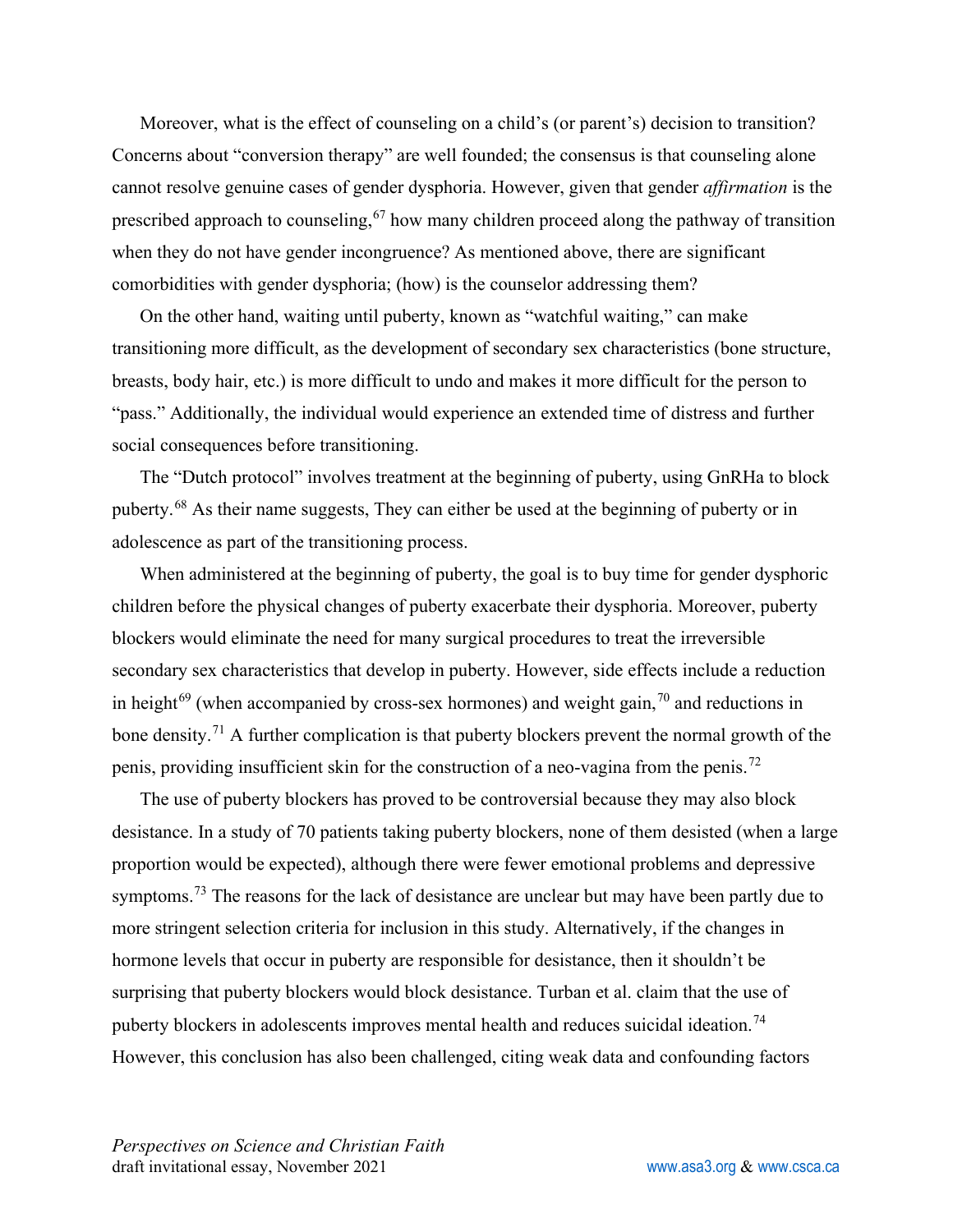like comorbidities.<sup>[75](#page-25-3)</sup> In a systematic review, Vrouenraets et al. report disagreement on the use of puberty blockers, citing numerous areas in which our understanding is incomplete.[76](#page-25-4)

The treatment of gender-dysphoric children has been highly contentious in the UK, centering around the services provided by the Gender Identity Development Service (GIDS). It is claimed that these services are overwhelmed and that providers are unable to adequately judge the suitability of a patient to consent to puberty blockers.<sup>[77](#page-25-5)</sup> Indeed, former GIDS employees and others have compiled a book to protest perceived inappropriate services provided by GIDS.[78](#page-25-6) In response to a lawsuit filed by Keira Bell, who was prescribed GnRHa and transitioned to a male before detransitioning some time later, the British High Court banned the prescription of puberty blockers to patients below the age of 16, citing their inability to provide truly informed consent.[79](#page-25-7) This ruling is being appealed and the National Health Service (NHS) has announced an independent review of the gender identity services for children and young people.<sup>[80](#page-25-8)</sup> In the US, a recent survey of a listserv of providers of gender-affirming care found overwhelming support for medical interventions before age 18.<sup>[81](#page-25-9)</sup>

#### **Christian Perspectives**

Having covered many potentially controversial aspects of the science of gender dysphoria and various treatments, we need to see how a Christian perspective can inform us on how to approach these controversies. Sadly, this topic has become highly polarized, and whatever position is taken by one will result in disappointment and possible hurt for others. Various denominations and individuals have expressed Christian perspectives on this topic.<sup>[82](#page-25-10)</sup>

Although the Bible does not directly address transgender issues, we can nevertheless use Scriptural guidelines to help us. First, as Christians who are called to love God above all and our neighbor as ourselves, we need to act in a manner that is consistent with Scripture and in the person's best interest. All human beings are created in the image of God and deserve our love and care, particularly those who are suffering. To this end, one can appreciate the desire to destigmatize gender dysphoria. Moreover, assigned gender roles, whether by our culture or perceived biblical standards, can exacerbate the stress in someone who does not fit their gender stereotype.

Second, the binary of sex and gender are rooted in creation. Although he does not directly address gender dysphoria, Christopher West, in his book on Pope John Paul II's Theology of the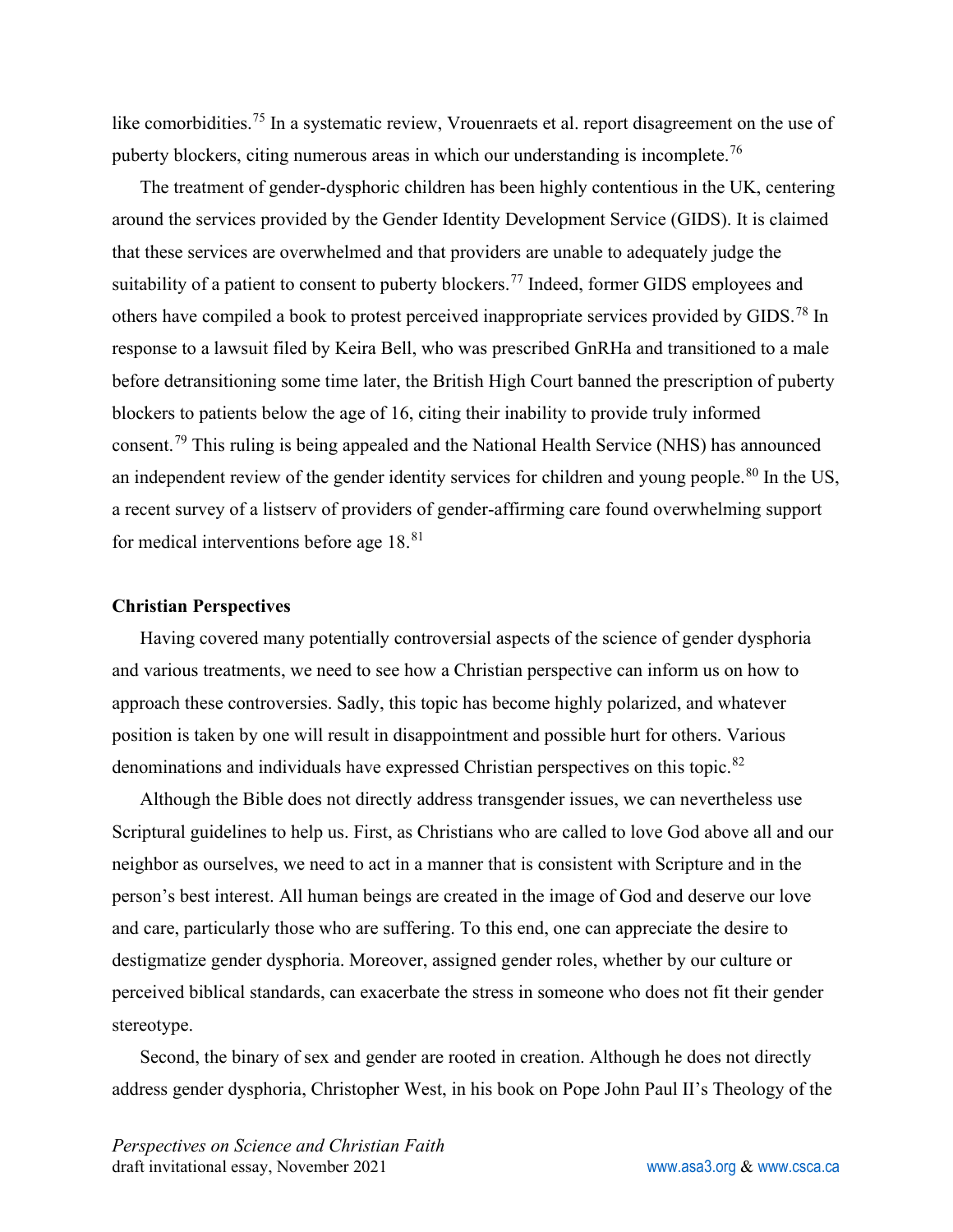Body, describes how the creational structure woven throughout Scripture is one of (binary) complementarity and relationship.<sup>[83](#page-25-11)</sup> To list just a few examples, marriage and sexual union are depicted in the Garden of Eden (Genesis 2:23), the first sin marred that relationship (Genesis 3:12), an entire book of the Bible (Song of Songs) is about sex, Jesus' incarnation was a conception (Luke 1:35), his first miracle was at a wedding (John 2:11), and the church is the bride of Christ (Revelation 22:17). One of the most grievous sins is adultery (e.g., Genesis 6, Exodus 32, and Numbers 25, not to mention the many references in the epistles). Idolatry is depicted as adultery, e.g., Hosea, and both idolatry and adultery are prohibited in the Ten Commandments. Moreover, one's sex is integral to one's identity, even after death. For example, biblical characters in the intermediate state (Samuel, Elijah, and Moses) or after resurrection (Jesus) retained their sex, apart from the body. However, despite this pattern of complementarity, there clearly are exceptions. Not all humans live in a complementary relationship. Some, either by choice or by circumstance, never marry. Indeed, Paul describes the ability to remain single as a gift from God (I Corinthians 7:7). But these are exceptions. Does being transgender or nonbinary also fall into the category of a legitimate exception to the pattern?

Yarhouse and Sadusky describe three approaches that Christians take toward transgender questions, the *integrity*, *disability*, and *diversity* approaches.[84](#page-25-12)

The *integrity* approach holds that God created a binary of sex and gender. Any deviation from that binary is sin and the goals of treatment must be conformity of gender to one's biological sex. If that is not possible, then the dysphoria must be a burden to carry because of the Fall.<sup>[85](#page-25-13)</sup> The integrity position sometimes points to Deuteronomy 22:5, which is a prohibition of people wearing clothes of the opposite sex. However, Eilers argues that this verse is irrelevant to the transgender discussion because it refers to deception (avoiding or entering military service, or men gaining access to women's spaces) and does not apply to gender dysphoria.<sup>[86](#page-25-14)</sup> Crossdressing by people with gender dysphoria is palliative, done to relieve distress, and not done for deception. Those holding the integrity position must be careful to appreciate fully the possible biological causes of the condition and the inability of some people to relieve their dysphoria without transitioning. There are people who have detransitioned as part of their religious conversion, $87$  but one cannot generalize from a few examples to all who suffer from gender dysphoria.

*Perspectives on Science and Christian Faith* draft invitational essay, November 2021 variable variable [www.asa3.org](http://www.asa3.org/) & [www.csca.ca](http://www.csca.ca/)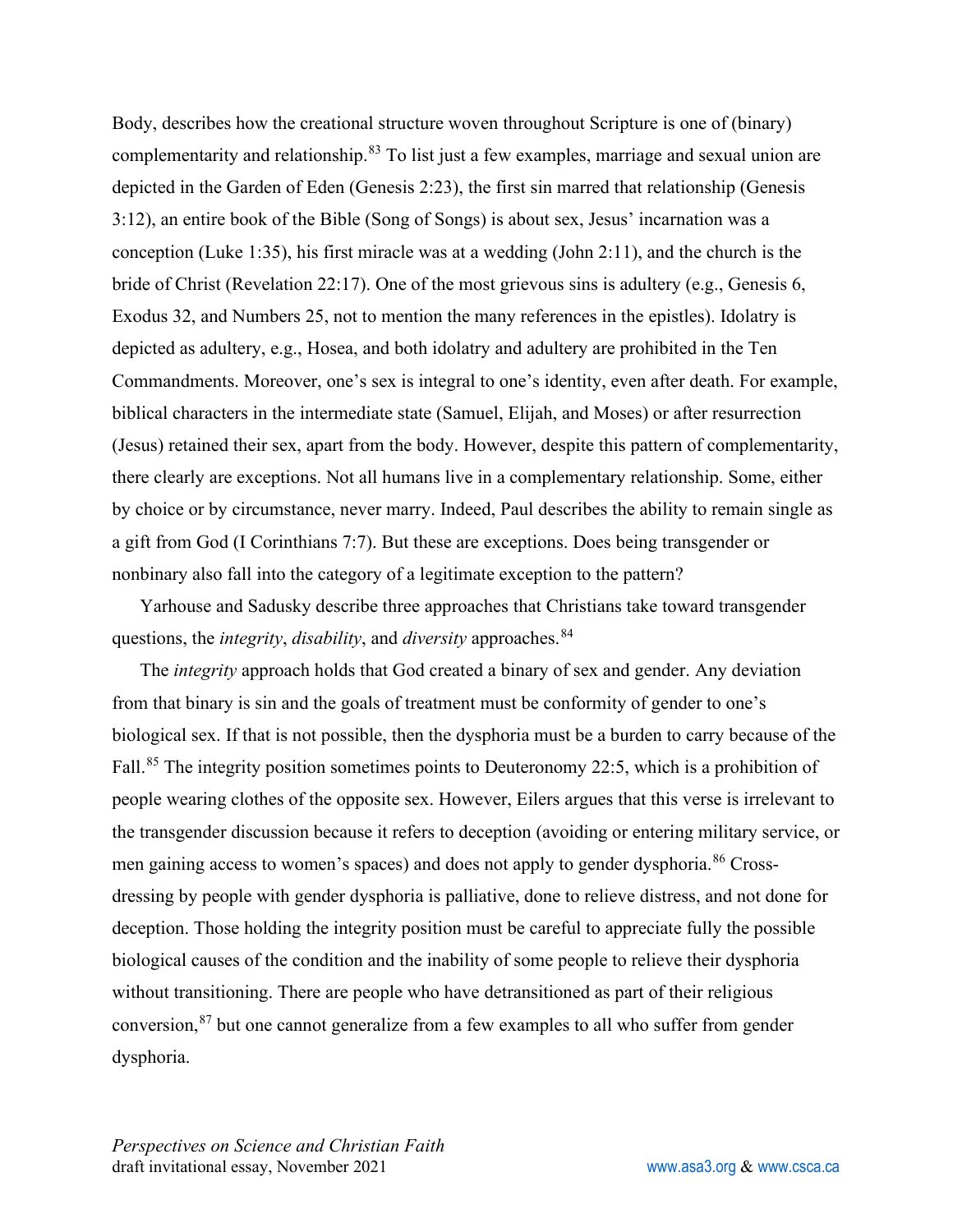The *disability* approach likewise holds to a binary of sex and gender as rooted in creation, but recognizes that we live in a fallen world, and sometimes we need to make allowances for that fact. Sometimes sex and gender are incongruent, and the dysphoria cannot simply be wished away or endured. As was mentioned earlier, suicide rates in gender-dysphoric individuals is frighteningly high.

The *diversity* approach holds that while the sex/gender binary in creation are *de*scriptive, they are not *pre*scriptive. A spectrum of sex and gender are welcome, not as a disability but as part of the diversity in creation.<sup>[88](#page-25-16)</sup> This position is consistent with the WPATH and APA standards of care, which describe gender incongruence as an aspect of diversity, not pathology.<sup>[89](#page-25-17)</sup> However, depathologizing a condition like gender incongruence (which this approach and WPATH and APA do) may also be unhelpful, if the treatment for it is so radical that it involves loss of fertility, disfiguring surgery, and lifelong hormone treatments.

How do we deal with situations that do not conform to the usual pattern? The integrity and disability approaches argue that we should maintain a holistic view of ourselves, where possible maintaining consistency between gender and sex. The body is not irrelevant. Many transgender people instinctively agree, which is why they undergo hormonal treatments and surgeries to relieve their dysphoria and align their gender and sex. The challenge is in knowing what should be changed when there is incongruence. Do we maintain a conservative approach, doing only as much as is needed to relieve the dysphoria (if that is possible), or is the goal a full transition?

Can we get guidance by comparing transitioning for gender dysphoria to other health conditions? It is not comparable to same-sex attraction. We do not encourage someone who is same-sex attracted to act on those impulses because the Bible forbids *any* sex outside of marriage. The fact that there is a biblical prohibition indicates that it is possible to withstand these temptations (I Corinthians 10:13). Alternatively, a possible comparison may be someone with cancer. We generally support cancer treatments that may require the removal of a body part or the use of chemotherapeutic drugs that will affect one's quality of life because these treatments achieve the greater goal of saving the patient's life. A still closer (but rare) comparison may be xenomelia (or body integrity identity disorder), in which a body part is felt not to belong to the body and therefore must be amputated. In both cases there is the prospect of body-altering surgery on an individual who is otherwise physically and psychologically healthy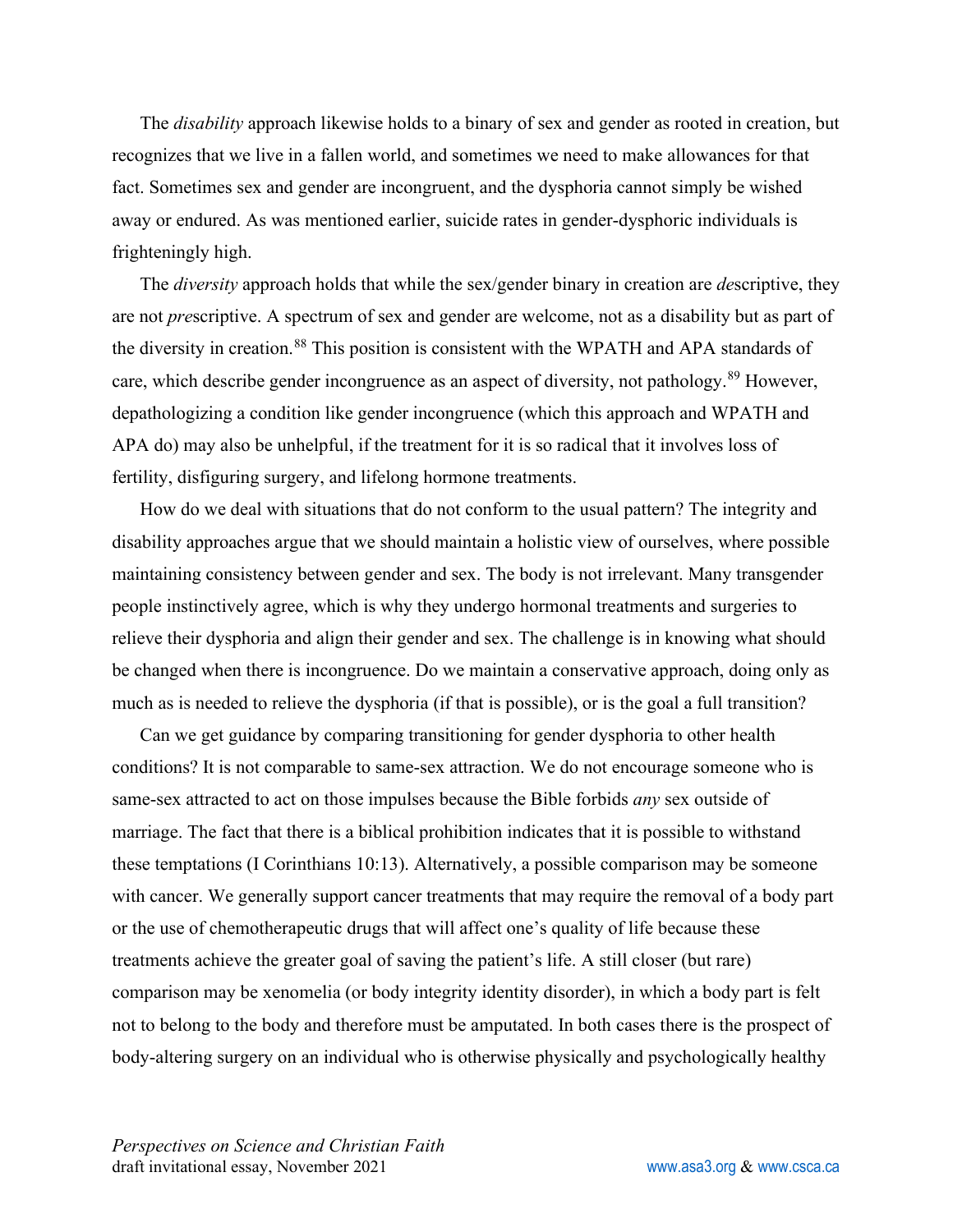but has this particular psychological trauma. By making an analogy to gender dysphoria, a case has been made in favor of surgery (amputation) for xenomelia.<sup>[90](#page-25-18)</sup>

On the other hand, Robles, publishing in a Catholic bioethical journal, argues that transition, "…violates the body-soul union, disregards the principle of totality and integrity, and debases the dignity of humanity."[91](#page-25-19) While there is merit in opposing transgender *ideology*, one must also consider that transitioning may be making the best of a difficult situation.

How did we go from a situation where people with gender dysphoria were shunned from society to an ideology where sex changes are celebrated? Carl Trueman in *The Rise and Triumph of the Modern Self* traces the importance of one's personal identity, from Rousseau, through Nietzsche, Sartre, de Beauvoir, Freud, to the present day.<sup>[92](#page-25-20)</sup> There isn't space in this article to outline his arguments, but one wonders how much these cultural changes have affected the attitudes of Christians as well, when it comes to our understanding of sex and gender.

In conclusion, gender incongruence/dysphoria is a very real condition, which causes considerable distress in those who suffer from it. As Christians, we cannot ignore it, either in our churches or from our task in the society at large. As agents of restoration, we are called to do what we can to help those suffering from this condition. While we recognize that in this life we may make only small beginnings in that task, we can look forward to the time when Christ will return to make all things new.

<span id="page-20-0"></span><sup>&</sup>lt;sup>1</sup> Arthur P. Arnold, "The Organizational-Activational Hypothesis as the Foundation for a Unified Theory of Sexual Differentiation of All Mammalian Tissues," *Hormones and Behavior* 55, no. 5 (May 2009): 570–78, https://doi.org/10.1016/j.yhbeh.2009.03.011.

<span id="page-20-1"></span><sup>&</sup>lt;sup>2</sup> Katherine A. O'Hanlan, Jennifer C. Gordon, and Mackenzie W. Sullivan, "Biological Origins of Sexual Orientation and Gender Identity: Impact on Health," *Gynecologic Oncology* 149, no. 1 (April 1, 2018): 33–42, https://doi.org/10.1016/j.ygyno.2017.11.014; Julie Bakker, "The Role of Steroid Hormones in the Sexual Differentiation of the Human Brain," *Journal of Neuroendocrinology* n/a, no. n/a (n.d.): e13050,

<span id="page-20-2"></span>https://doi.org/10.1111/jne.13050; Julie Bakker and Michael J. Baum, "Role for Estradiol in Female-Typical Brain and Behavioral Sexual Differentiation," *Frontiers in Neuroendocrinology* 29, no. 1 (January 1, 2008): 1–16, https://doi.org/10.1016/j.yfrne.2007.06.001. The situation is more complicated in rodents, on whom most studies have been done, where testosterone in the brain is converted to estrogen by the enzyme aromatase. Although aromatase is also found in the human brains, the importance of estrogen in human brain sexualization is unclear. <sup>3</sup> Fausto-Sterling uses the term gender/sex to indicate the interconnectedness of sex and gender, which I welcome.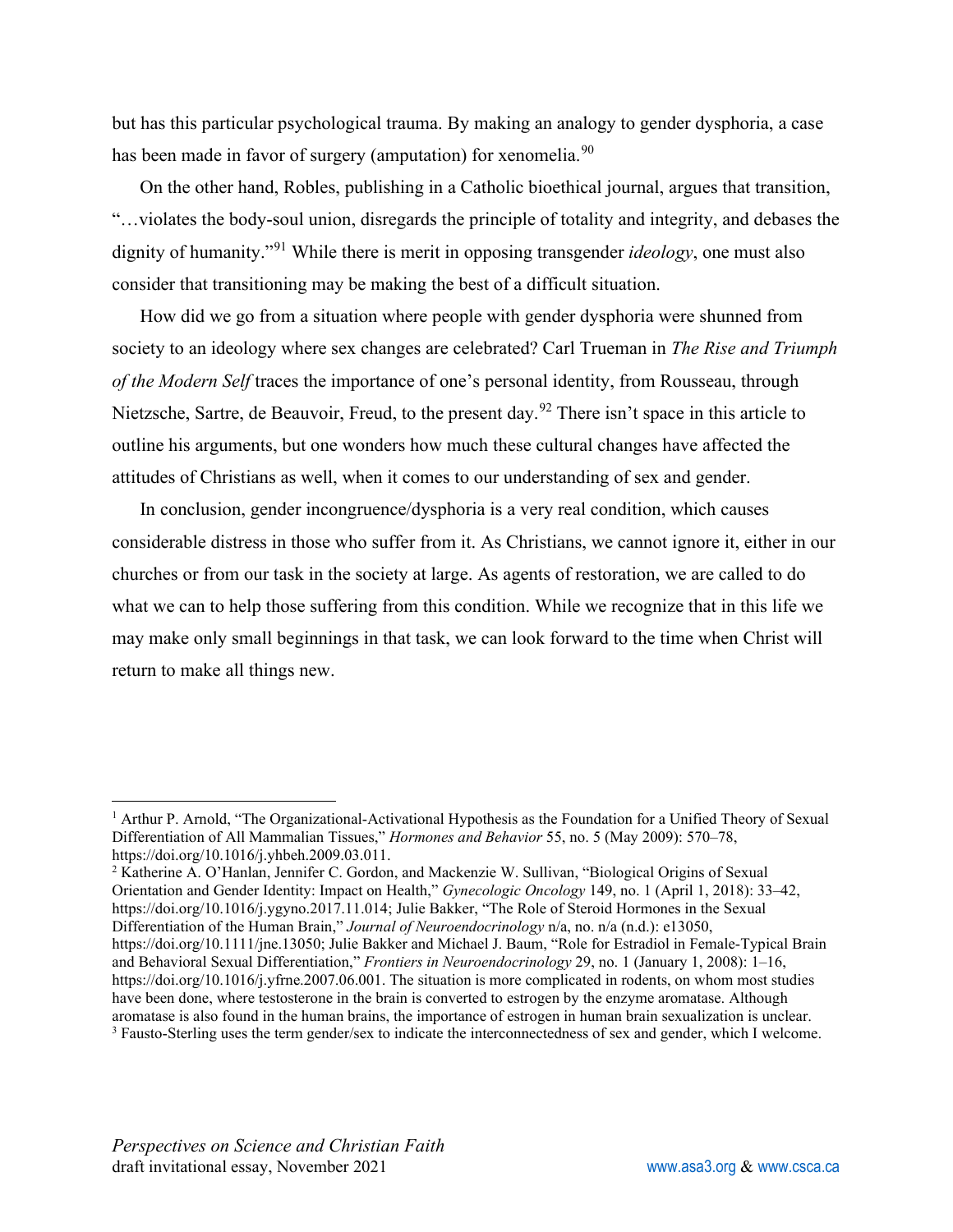<span id="page-21-0"></span><sup>4</sup> Anne Fausto-Sterling, "A Dynamic Systems Framework for Gender/Sex Development: From Sensory Input in Infancy to Subjective Certainty in Toddlerhood," *Frontiers in Human Neuroscience* 15 (2021): 150, https://doi.org/10.3389/fnhum.2021.613789.

<span id="page-21-1"></span><sup>5</sup> The entire January/February 2017 issue of the Journal of Neuroscience Research (70 articles) is dedicated to sex differences on nervous system function. See:<https://onlinelibrary.wiley.com/toc/10974547/2017/95/1-2>

<span id="page-21-2"></span><sup>6</sup> "Epigenetic Landscape | The Embryo Project Encyclopedia," accessed September 9, 2021, https://embryo.asu.edu/pages/epigenetic-landscape.

<span id="page-21-3"></span><sup>7</sup> E.g. Kumar Ravi Priya and Ajit Kumar Dalal, *Qualitative Research on Illness, Wellbeing and Self-Growth: Contemporary Indian Perspectives* (Routledge, 2016); "Gender and Health," accessed September 29, 2021, https://www.who.int/westernpacific/health-topics/gender.

<span id="page-21-4"></span><sup>8</sup> Meredith Meyer and Susan A. Gelman, "Gender Essentialism in Children and Parents: Implications for the Development of Gender Stereotyping and Gender-Typed Preferences," *Sex Roles* 75, no. 9 (November 1, 2016): 409–21, https://doi.org/10.1007/s11199-016-0646-6.

<span id="page-21-5"></span><sup>9</sup> Tinca J. C. Polderman et al., "The Biological Contributions to Gender Identity and Gender Diversity: Bringing Data to the Table," *Behavior Genetics* 48, no. 2 (March 1, 2018): 95–108, https://doi.org/10.1007/s10519-018-9889 z.

<span id="page-21-6"></span><sup>10</sup> Matthew Cobb, *The Idea of the Brain: The Past and Future of Neuroscience*, Illustrated edition (Basic Books, 2020).

<span id="page-21-7"></span><sup>11</sup> Reviewed by Antonio Guillamon, Carme Junque, and Esther Gómez-Gil, "A Review of the Status of Brain Structure Research in Transsexualism," *Archives of Sexual Behavior* 45, no. 7 (October 1, 2016): 1615–48, https://doi.org/10.1007/s10508-016-0768-5.

<span id="page-21-8"></span><sup>12</sup> Daphna Joel et al., "Sex beyond the Genitalia: The Human Brain Mosaic," *Proceedings of the National Academy of Sciences* 112, no. 50 (December 15, 2015): 15468, https://doi.org/10.1073/pnas.1509654112; Lise Eliot et al., "Dump the 'Dimorphism': Comprehensive Synthesis of Human Brain Studies Reveals Few Male-Female Differences beyond Size," *Neuroscience & Biobehavioral Reviews* 125 (June 1, 2021): 667–97,

https://doi.org/10.1016/j.neubiorev.2021.02.026. This point needs some clarification. There were several responses to this paper, arguing that while male and female brains are indeed mosaics, i.e., some structures are more "femalesized" while others are more "male-sized," based on the overall anatomical differences, one could predict the sex from the anatomy (but not the other way around). Thus, there are differences but there is no diagnostic anatomical feature that reliably indicates the sex of the brain. See https://www.pnas.org/content/113/14/E1969

<span id="page-21-9"></span><sup>13</sup> Alberto Frigerio, Lucia Ballerini, and Maria Valdés Hernández, "Structural, Functional, and Metabolic Brain Differences as a Function of Gender Identity or Sexual Orientation: A Systematic Review of the Human Neuroimaging Literature," *Archives of Sexual Behavior*, May 6, 2021, https://doi.org/10.1007/s10508-021-02005-9.

<span id="page-21-10"></span><sup>14</sup> Baudewijntje P.C. Kreukels and Antonio Guillamon, "Neuroimaging Studies in People with Gender Incongruence," *International Review of Psychiatry* 28, no. 1 (January 2, 2016): 120–28, https://doi.org/10.3109/09540261.2015.1113163.

<span id="page-21-11"></span><sup>15</sup> Laura K. Case et al., "Altered White Matter and Sensory Response to Bodily Sensation in Female-to-Male Transgender Individuals," *Archives of Sexual Behavior* 46, no. 5 (July 1, 2017): 1223–37, https://doi.org/10.1007/s10508-016-0850-z.

<span id="page-21-12"></span><sup>16</sup> A. Manzouri and I. Savic, "Possible Neurobiological Underpinnings of Homosexuality and Gender Dysphoria," *Cerebral Cortex (New York, N.Y.: 1991)* 29, no. 5 (May 1, 2019): 2084–2101, https://doi.org/10.1093/cercor/bhy090.

<span id="page-21-13"></span><sup>17</sup> "A New Theory of Gender Dysphoria Incorporating the Distress, Social Behavioral, and Body-Ownership Networks | ENeuro," accessed October 13, 2021, https://www.eneuro.org/content/6/6/ENEURO.0183-19.2019. This paper was retracted by the editors (under the objection of the author), "because of major flaws, including circular reasoning, the lack of supporting evidence in the literature, a noncritical use of the available literature, and confusion in terminology…"

<span id="page-21-14"></span><sup>18</sup> Yulia Furlong, *Autism and Gender Identity*, *Autism Spectrum Disorder - Profile, Heterogeneity, Neurobiology and Intervention* (IntechOpen, 2021), https://doi.org/10.5772/intechopen.97517.

<span id="page-21-15"></span><sup>19</sup> Jarosław Stusiński and Michał Lew-Starowicz, "Gender Dysphoria Symptoms in Schizophrenia," *Psychiatria Polska* 52, no. 6 (December 29, 2018): 1053–62, https://doi.org/10.12740/PP/80013.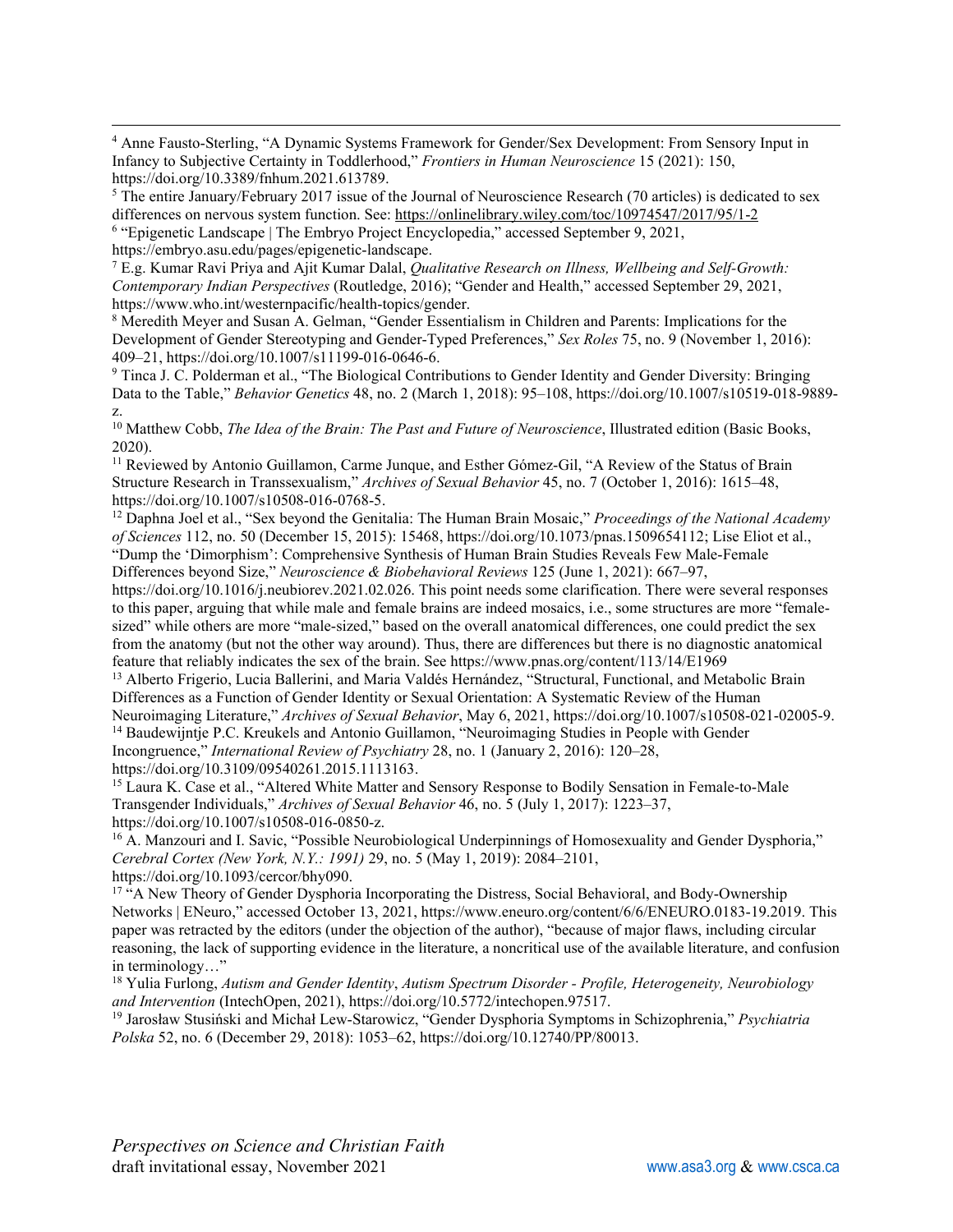<span id="page-22-0"></span><sup>20</sup> John F. Strang et al., "Increased Gender Variance in Autism Spectrum Disorders and Attention Deficit Hyperactivity Disorder," *Archives of Sexual Behavior* 43, no. 8 (November 1, 2014): 1525–33, https://doi.org/10.1007/s10508-014-0285-3.

<span id="page-22-1"></span><sup>21</sup> Ramesh Babu and Utsav Shah, "Gender Identity Disorder (GID) in Adolescents and Adults with Differences of Sex Development (DSD): A Systematic Review and Meta-Analysis," *Journal of Pediatric Urology* 17, no. 1 (February 2021): 39–47, https://doi.org/10.1016/j.jpurol.2020.11.017.

<span id="page-22-3"></span><span id="page-22-2"></span><sup>22</sup> Reiner W.G., "Gender Identity and Sex-of-Rearing in Children with Disorders of Sexual Differentiation," *Journal of Pediatric Endocrinology and Metabolism* 18, no. 6 (2005): 549–54, https://doi.org/10.1515/JPEM.2005.18.6.549. <sup>23</sup> Maria Sol Touzon et al., "Androgen Insensitivity Syndrome: Clinical Phenotype and Molecular Analysis in a Single Tertiary Center Cohort," *Journal of Clinical Research in Pediatric Endocrinology* 11, no. 1 (February 20,

2019): 24–33, https://doi.org/10.4274/jcrpe.galenos.2018.2018.0185.

<span id="page-22-4"></span><sup>24</sup> Tsuyoshi Baba et al., "Association between Polycystic Ovary Syndrome and Female-to-Male Transsexuality," *Human Reproduction* 22, no. 4 (April 1, 2007): 1011–16, https://doi.org/10.1093/humrep/del474.

<span id="page-22-5"></span><sup>25</sup> Rebecca M. Jones et al., "Brief Report: Female-To-Male Transsexual People and Autistic Traits," *Journal of Autism and Developmental Disorders* 42, no. 2 (February 1, 2012): 301–6, https://doi.org/10.1007/s10803-011- 1227-8.

<span id="page-22-6"></span><sup>26</sup> <https://diethylstilbestrol.co.uk/studies/des-and-gender-identity/> DES was prescribed to pregnant mothers to prevent miscarriage. As their daughters grew up, they developed a variety of sexual abnormalities. This website claims that gender identity was also affected. However, in a recent study, Troisi et al., (2020) found no evidence of increased gender incongruity in DES-exposed individuals. See also<https://desaction.org/lgbtq/> for a more careful discussion of this question.

<span id="page-22-7"></span><sup>27</sup> Ann Z. Bauer et al., "Paracetamol Use during Pregnancy — a Call for Precautionary Action," *Nature Reviews Endocrinology*, September 23, 2021, 1–10, https://doi.org/10.1038/s41574-021-00553-7. While this article does not mention gender dysphoria, and normal acetaminophen use is unlikely to cause any issues, inappropriate use, especially late in pregnancy, might have consequences.

<span id="page-22-8"></span><sup>28</sup> Yuki Fujiwara et al., "The Effects of Low-Dose Bisphenol A and Bisphenol F on Neural Differentiation of a Fetal Brain-Derived Neural Progenitor Cell Line," *Frontiers in Endocrinology* 9 (2018): 24, https://doi.org/10.3389/fendo.2018.00024.

<span id="page-22-9"></span><sup>29</sup> Greg Eilers, *A Roller Coaster Through a Hurricane: One Wild Ride: My Journey with Gender Identity*, 2019. <sup>30</sup> Eilers.

<span id="page-22-11"></span><span id="page-22-10"></span><sup>31</sup> "Gender Spectrum: A Scientist Explains Why Gender Isn't Binary," Cade Hildreth, August 14, 2021, https://cadehildreth.com/gender-spectrum/.

<span id="page-22-12"></span><sup>32</sup> Valerie A. Arboleda, David E. Sandberg, and Eric Vilain, "DSDs: Genetics, Underlying Pathologies and Psychosexual Differentiation," *Nature Reviews Endocrinology* 10, no. 10 (October 1, 2014): 603–15, https://doi.org/10.1038/nrendo.2014.130.

<span id="page-22-13"></span>33 Ieuan A. Hughes et al., "Consequences of the ESPE/LWPES Guidelines for Diagnosis and Treatment of Disorders of Sex Development," *Best Practice & Research. Clinical Endocrinology & Metabolism* 21, no. 3 (September 2007): 351–65, https://doi.org/10.1016/j.beem.2007.06.003; I A Hughes et al., "Consensus Statement on Management of Intersex Disorders," *Archives of Disease in Childhood* 91, no. 7 (July 2006): 554–63, https://doi.org/10.1136/adc.2006.098319.

<span id="page-22-14"></span><sup>34</sup> Sarah Joy Bowman et al., "Assessing Gender Dysphoria: A Systematic Review of Patient-Reported Outcome Measures," *Psychology of Sexual Orientation and Gender Diversity*, 2021, No Pagination Specified-No Pagination Specified, https://doi.org/10.1037/sgd0000486.

<span id="page-22-15"></span><sup>35</sup> Thomas D. Steensma et al., "Desisting and Persisting Gender Dysphoria after Childhood: A Qualitative Follow-up Study," *Clinical Child Psychology and Psychiatry* 16, no. 4 (October 1, 2011): 499–516,

<span id="page-22-16"></span>https://doi.org/10.1177/1359104510378303. One patient in this study partially desisted and remained as nonbinary. <sup>36</sup> Miriam Hadj-Moussa, Dana A. Ohl, and William M. Kuzon, "Feminizing Genital Gender-Confirmation Surgery," *Sexual Medicine Reviews* 6, no. 3 (July 2018): 457-468.e2, https://doi.org/10.1016/j.sxmr.2017.11.005.

<span id="page-22-17"></span><sup>37</sup> Miriam Hadj-Moussa, Dana A. Ohl, and William M. Kuzon, "Evaluation and Treatment of Gender Dysphoria to Prepare for Gender Confirmation Surgery," *Sexual Medicine Reviews* 6, no. 4 (October 1, 2018): 607–17, https://doi.org/10.1016/j.sxmr.2018.03.006.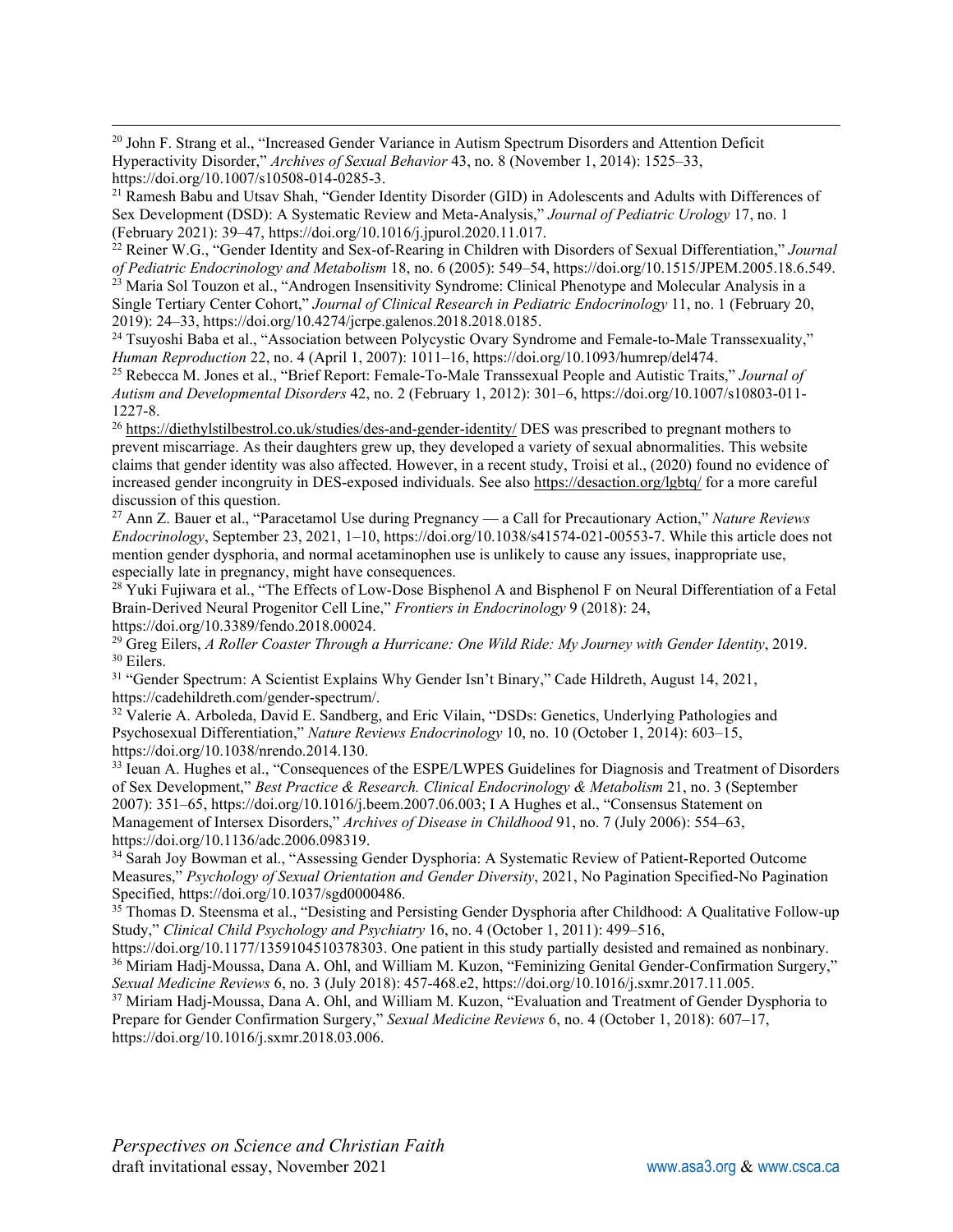<span id="page-23-0"></span><sup>38</sup> Melinda Chen, John Fuqua, and Erica A. Eugster, "Characteristics of Referrals for Gender Dysphoria Over a 13- Year Period," *Journal of Adolescent Health* 58, no. 3 (March 2016): 369–71,

<span id="page-23-2"></span><sup>40</sup> Wylie C. Hembree et al., "Endocrine Treatment of Transsexual Persons: An Endocrine Society Clinical Practice Guideline," *The Journal of Clinical Endocrinology & Metabolism* 94, no. 9 (September 1, 2009): 3132–54, https://doi.org/10.1210/jc.2009-0345.

<span id="page-23-3"></span><sup>41</sup> Taylah R. van Leerdam, Jeffrey D. Zajac, and Ada S. Cheung, "The Effect of Gender-Affirming Hormones on Gender Dysphoria, Quality of Life, and Psychological Functioning in Transgender Individuals: A Systematic Review," *Transgender Health*, September 6, 2021, trgh.2020.0094, https://doi.org/10.1089/trgh.2020.0094; "Evidence Review: Gonadotrophin Releasing Hormone Analogues for Children and Adolescents with Gender

Dysphoria" (National Institute for Health and Care Excellence (NICE);NHS England;NHS Improvement, March 11, 2021), https://arms.nice.org.uk/resources/hub/1070905/attachment.

<span id="page-23-4"></span><sup>42</sup> Miriam Hadj-Moussa et al., "Masculinizing Genital Gender Confirmation Surgery," *Sexual Medicine Reviews* 7, no. 1 (January 2019): 141–55, https://doi.org/10.1016/j.sxmr.2018.06.004.

<span id="page-23-5"></span><sup>43</sup> Ulrike Ruppin and Friedemann Pfäfflin, "Long-Term Follow-Up of Adults with Gender Identity Disorder," *Archives of Sexual Behavior* 44, no. 5 (July 1, 2015): 1321–29, https://doi.org/10.1007/s10508-014-0453-5.

<span id="page-23-6"></span><sup>44</sup> Hadj-Moussa, Ohl, and Kuzon, "Feminizing Genital Gender-Confirmation Surgery."

<span id="page-23-7"></span><sup>45</sup> Hadj-Moussa, Ohl, and Kuzon.

<span id="page-23-8"></span><sup>46</sup> Anne A. Lawrence, "Factors Associated with Satisfaction or Regret Following Male-to-Female Sex Reassignment Surgery," *Archives of Sexual Behavior* 32, no. 4 (August 1, 2003): 299–315,

https://doi.org/10.1023/A:1024086814364.

<span id="page-23-9"></span><sup>47</sup> Miroslav L. Djordjevic et al., "Reversal Surgery in Regretful Male-to-Female Transsexuals After Sex Reassignment Surgery," *The Journal of Sexual Medicine* 13, no. 6 (June 1, 2016): 1000–1007,

<span id="page-23-10"></span>https://doi.org/10.1016/j.jsxm.2016.02.173. I have not seen reports of reversal of FtM transitions. <sup>48</sup> American Psychological Association, "Guidelines for Psychological Practice with Transgender and Gender Nonconforming People.," *American Psychologist* 70, no. 9 (December 2015): 832–64, https://doi.org/10.1037/a0039906.

<span id="page-23-11"></span><sup>49</sup> Kacie M. Kidd et al., "Prevalence of Gender-Diverse Youth in an Urban School District," *Pediatrics* 147, no. 6 (June 1, 2021), https://doi.org/10.1542/peds.2020-049823.

<span id="page-23-12"></span>50 Madison Aitken et al., "Evidence for an Altered Sex Ratio in Clinic-Referred Adolescents with Gender Dysphoria," *The Journal of Sexual Medicine* 12, no. 3 (March 1, 2015): 756–63, https://doi.org/10.1111/jsm.12817; J. Arcelus et al., "Systematic Review and Meta-Analysis of Prevalence Studies in Transsexualism," *European Psychiatry* 30, no. 6 (2015): 807–15, https://doi.org/10.1016/j.eurpsy.2015.04.005; Nastasja M. de Graaf et al., "Evidence for a Change in the Sex Ratio of Children Referred for Gender Dysphoria: Data From the Gender Identity Development Service in London (2000–2017)," *The Journal of Sexual Medicine* 15, no. 10 (October 1, 2018): 1381–83, https://doi.org/10.1016/j.jsxm.2018.08.002; Malin Indremo et al., "Validity of the Gender Dysphoria Diagnosis and Incidence Trends in Sweden: A Nationwide Register Study," *Scientific Reports* 11, no. 1 (August 9, 2021): 16168, https://doi.org/10.1038/s41598-021-95421-9.

<span id="page-23-13"></span><sup>51</sup> Mark A. Yarhouse, *Emerging Gender Identities: Understanding the Diverse Experiences of Today's Youth* (Brazos Press, 2020). pp 27-42

<span id="page-23-14"></span> $52$  Indremo et al., "Validity of the Gender Dysphoria Diagnosis and Incidence Trends in Sweden: A Nationwide Register Study."

<span id="page-23-15"></span><sup>53</sup> Riittakerttu Kaltiala-Heino et al., "Two Years of Gender Identity Service for Minors: Overrepresentation of Natal Girls with Severe Problems in Adolescent Development," *Child and Adolescent Psychiatry and Mental Health* 9, no. 1 (April 9, 2015): 9, https://doi.org/10.1186/s13034-015-0042-y.

<span id="page-23-16"></span><sup>54</sup> Lisa Littman, "Parent Reports of Adolescents and Young Adults Perceived to Show Signs of a Rapid Onset of Gender Dysphoria," *PLOS ONE* 13, no. 8 (August 16, 2018): e0202330,

https://doi.org/10.1371/journal.pone.0202330; Georgia Wells Seetharaman Jeff Horwitz and Deepa, "Facebook Knows Instagram Is Toxic for Teen Girls, Company Documents Show," *Wall Street Journal*, September 14, 2021, sec. Tech, https://www.wsj.com/articles/facebook-knows-instagram-is-toxic-for-teen-girls-company-documentsshow-11631620739.

https://doi.org/10.1016/j.jadohealth.2015.11.010.

<span id="page-23-1"></span><sup>&</sup>lt;sup>39</sup> Hadj-Moussa, Ohl, and Kuzon, "Evaluation and Treatment of Gender Dysphoria to Prepare for Gender Confirmation Surgery."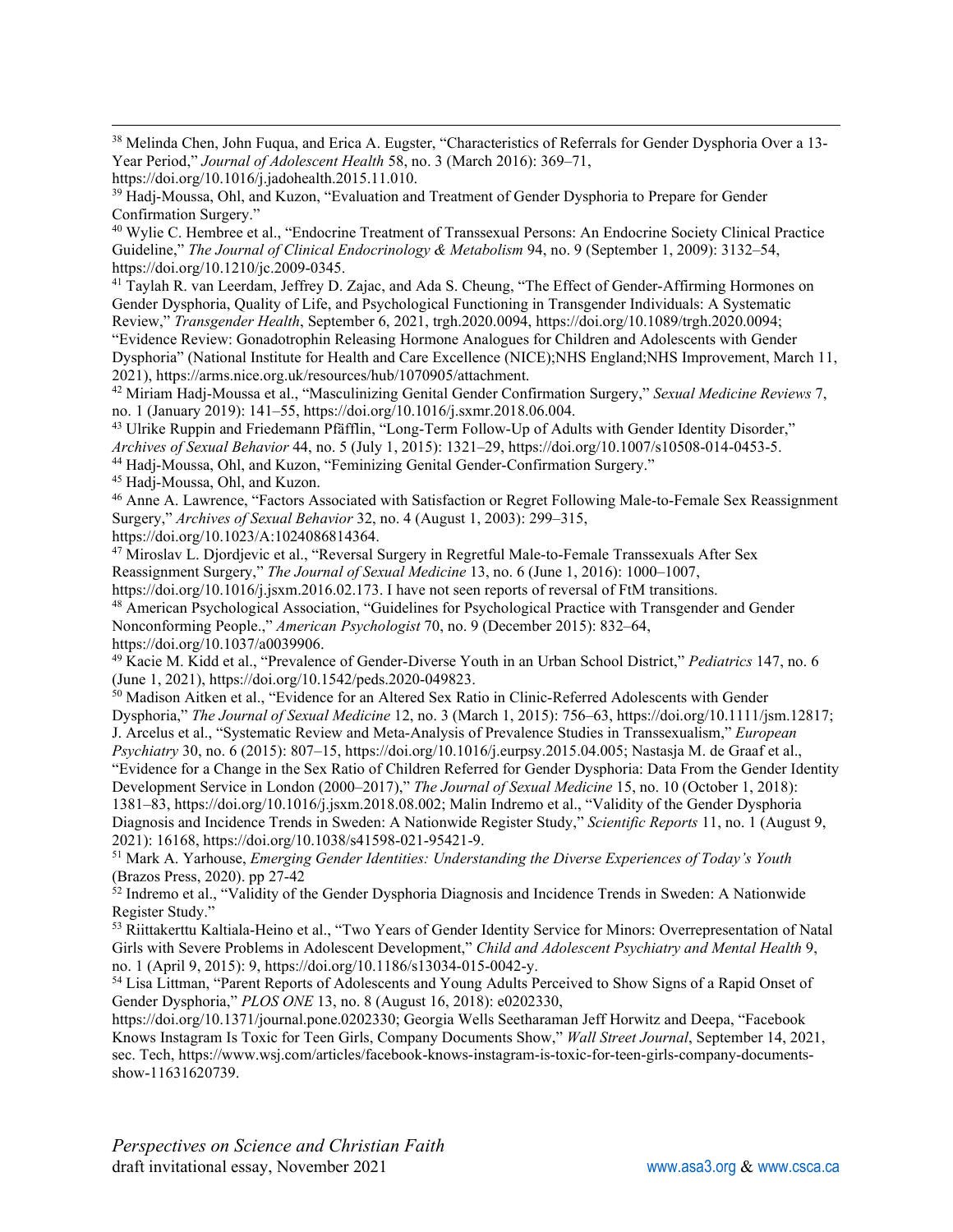<span id="page-24-0"></span><sup>55</sup> Abigail Shrier, *Irreversible Damage: The Transgender Craze Seducing Our Daughters* (Regnery Publishing, 2021); Michele Moore and Heather Brunskell-Evans, *Inventing Transgender Children and Young People* (Cambridge Scholars Publishing, 2020).

<span id="page-24-1"></span><sup>56</sup> Arjee Javellana Restar, "Methodological Critique of Littman's (2018) Parental-Respondents Accounts of 'Rapid-Onset Gender Dysphoria,'" *Archives of Sexual Behavior* 49, no. 1 (January 1, 2020): 61–66, https://doi.org/10.1007/s10508-019-1453-2.

<span id="page-24-2"></span><sup>57</sup> Anna Hutchinson, Melissa Midgen, and Anastassis Spiliadis, "In Support of Research into Rapid-Onset Gender Dysphoria," *Archives of Sexual Behavior* 49, no. 1 (January 1, 2020): 79–80, https://doi.org/10.1007/s10508-019- 01517-9; Lisa Marchiano, "Outbreak: On Transgender Teens and Psychic Epidemics," *Psychological Perspectives* 60, no. 3 (July 3, 2017): 345–66, https://doi.org/10.1080/00332925.2017.1350804.

<span id="page-24-3"></span><sup>58</sup> Caroline Olvera et al., "TikTok Tics: A Pandemic Within a Pandemic," *Movement Disorders Clinical Practice* n/a, no. n/a, accessed October 21, 2021, https://doi.org/10.1002/mdc3.13316; Tamara Pringsheim et al., "Rapid Onset Functional Tic-Like Behaviors in Young Females During the COVID-19 Pandemic," *Movement Disorders* n/a, no. n/a, accessed October 21, 2021, https://doi.org/10.1002/mds.28778; Isobel Heyman, Holan Liang, and Tammy Hedderly, "COVID-19 Related Increase in Childhood Tics and Tic-like Attacks," *Archives of Disease in Childhood* 106, no. 5 (May 1, 2021): 420–21, https://doi.org/10.1136/archdischild-2021-321748.

<span id="page-24-4"></span><sup>59</sup> Kaltiala-Heino et al., "Two Years of Gender Identity Service for Minors: Overrepresentation of Natal Girls with Severe Problems in Adolescent Development."

<span id="page-24-5"></span><sup>60</sup> Steensma et al., "Desisting and Persisting Gender Dysphoria after Childhood: A Qualitative Follow-up Study"; Devita Singh, Susan J. Bradley, and Kenneth J. Zucker, "A Follow-Up Study of Boys With Gender Identity Disorder," *Frontiers in Psychiatry* 12 (2021): 287, https://doi.org/10.3389/fpsyt.2021.632784; Madeleine S. C. Wallien and Peggy T. Cohen-Kettenis, "Psychosexual Outcome of Gender-Dysphoric Children," *Journal of the American Academy of Child & Adolescent Psychiatry* 47, no. 12 (December 1, 2008): 1413–23, https://doi.org/10.1097/CHI.0b013e31818956b9.

<span id="page-24-6"></span><sup>61</sup> Baer Karrington, "Defining Desistance: Exploring Desistance in Transgender and Gender Expansive Youth Through Systematic Literature Review," *Transgender Health*, May 31, 2021, https://doi.org/10.1089/trgh.2020.0129.

<span id="page-24-7"></span> $62$  Steensma et al., "Desisting and Persisting Gender Dysphoria after Childhood: A Qualitative Follow-up Study."

<span id="page-24-8"></span><sup>63</sup> Thomas D. Steensma et al., "Factors Associated with Desistence and Persistence of Childhood Gender Dysphoria:

A Quantitative Follow-Up Study," *Journal of the American Academy of Child & Adolescent Psychiatry* 52, no. 6 (June 1, 2013): 582–90, https://doi.org/10.1016/j.jaac.2013.03.016.

<span id="page-24-9"></span>64 Teresa Baron and Geoffrey Dierckxsens, "Two Dilemmas for Medical Ethics in the Treatment of Gender Dysphoria in Youth," *Journal of Medical Ethics*, May 30, 2021, medethics-2021-107260, https://doi.org/10.1136/medethics-2021-107260.

<span id="page-24-10"></span><sup>65</sup> Walter Pierre Bouman and Marci Bowers, "WPATH EXECUTIVE COMMITTEE," n.d., 1.

<span id="page-24-11"></span><sup>66</sup> Sarah-Jayne Blakemore, Stephanie Burnett, and Ronald E. Dahl, "The Role of Puberty in the Developing Adolescent Brain," *Human Brain Mapping* 31, no. 6 (2010): 926–33, https://doi.org/10.1002/hbm.21052; Satoru M. Sato et al., "Adolescents and Androgens, Receptors and Rewards," *Hormones and Behavior*, Androgens in Health and Disease: new insights into roles and mechanisms of action, 53, no. 5 (May 1, 2008): 647–58, https://doi.org/10.1016/j.yhbeh.2008.01.010.

<span id="page-24-12"></span><sup>67</sup> Eli Coleman et al., "Standards of Care for the Health of Transsexual, Transgender, and Gender-Nonconforming People, Version 7," *International Journal of Transgenderism* 13 (August 1, 2012): 165–232, https://doi.org/10.1080/15532739.2011.700873.

<span id="page-24-13"></span><sup>68</sup> Simone Mahfouda et al., "Puberty Suppression in Transgender Children and Adolescents," *The Lancet Diabetes & Endocrinology* 5, no. 10 (October 1, 2017): 816–26, https://doi.org/10.1016/S2213-8587(17)30099-2; Hembree et al., "Endocrine Treatment of Transsexual Persons."

<span id="page-24-14"></span><sup>69</sup> Peggy T. Cohen-Kettenis et al., "Puberty Suppression in a Gender-Dysphoric Adolescent: A 22-Year Follow-Up," *Archives of Sexual Behavior* 40, no. 4 (August 1, 2011): 843–47, https://doi.org/10.1007/s10508-011-9758-9.

<span id="page-24-15"></span><sup>70</sup> Stephanie A Roberts and Jeremi M Carswell, "Growth, Growth Potential, and Influences on Adult Height in the Transgender and Gender-Diverse Population," *Andrology*, May 2021, https://doi.org/10.1111/andr.13034.

<span id="page-24-16"></span><sup>71</sup> Michael Biggs, "Revisiting the Effect of GnRH Analogue Treatment on Bone Mineral Density in Young Adolescents with Gender Dysphoria," *Journal of Pediatric Endocrinology and Metabolism* 34, no. 7 (2021): 937– 39, https://doi.org/10.1515/jpem-2021-0180.

*Perspectives on Science and Christian Faith* draft invitational essay, November 2021 [www.asa3.org](http://www.asa3.org/) & [www.csca.ca](http://www.csca.ca/)